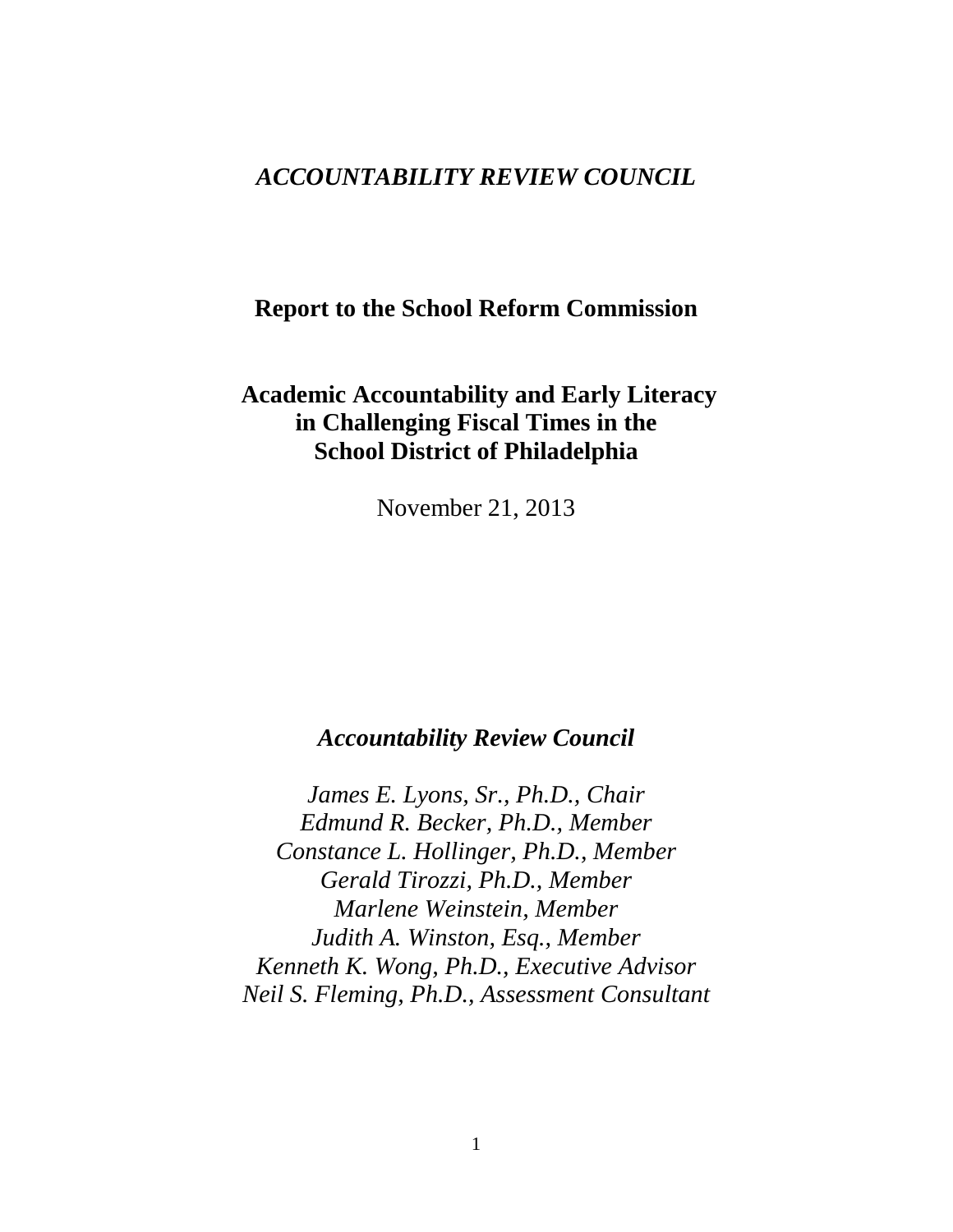## **Executive Summary**

Over the last decade, the Accountability Review Council (ARC) has served as an independent entity that assesses key reform initiatives and their impact on student achievement in the School District of Philadelphia (SDP). The ARC summarizes its findings and recommendations in an annual report to the School Reform Commission (SRC). All ARC reports are available to the public on the SDP website.

At the start of the 2013-14 school year, the SRC and the Superintendent face the ongoing and daunting challenges of raising student achievement and containing the escalating fiscal deficit. The current fiscal crisis faced by the District is the first of six major concerns the ARC will address in this report. The other concerns are Accountability Review in a Period of Fiscal Retrenchment; Data Integrity and the Implementation of Stronger Accountability Measures; Making Strategic Investments; Uneven Academic Progress in the School District of Philadelphia; and, as a special research topic for this year, Broadening High Quality Early Childhood Education in Philadelphia.

### Shared Responsibility to Address Fiscal Crisis

The causes and consequences of the current fiscal crisis in SDP have been well documented. The ARC does not believe it necessary to repeat that chronology here. However, as an independent, statutory entity charged with evaluating the progress of school reform in the District, the ARC is deeply concerned about the ability of the District to sustain basic education quality for all students given the current fiscal crisis.

Bridging the enormous fiscal gap requires shared responsibility among key city, state, and of course, district stakeholders. If this financial gap is not closed, ARC foresees not just a failure to deliver high quality education, but a significant amount of backsliding that will erode much of the progress made to date. Instead of building on the millions of dollars already invested, the SDP will need millions more just to get back to where the District is now. The taxpaying public must recognize that the most responsible and cost effective approach is to sustain successful efforts.

## Accountability Review in a Period of Fiscal Retrenchment

In 2003, when the ARC was created, the Philadelphia School District appeared to be on the verge of establishing a transformative school reform effort through the work of the newly formed School Reform Commission and a broad set of options for school children in Philadelphia through privately managed and District-run public schools. Today, far from being in the forefront of school reform which has at its core delivering high quality education to every student and improving student achievement, the SRC and the Philadelphia School District seem destined to deliver to a substantial number of children only the most basic services.

Over the next year, ARC will focus on identifying the specific measures by which the District will be assessed in meeting its Action Plan objectives. ARC will be asking for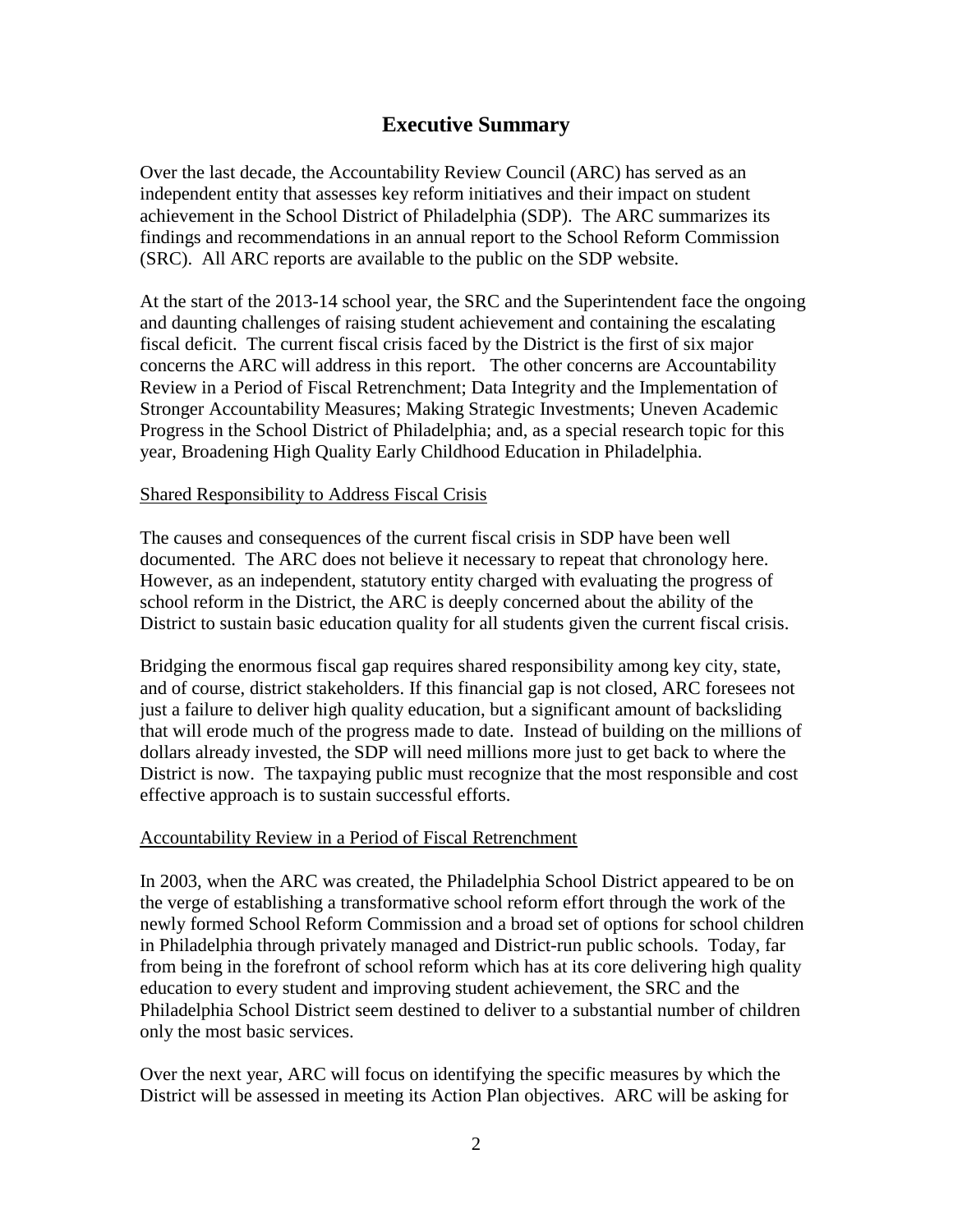the benchmarks the District has identified as "starting points" for judging improvement, the resources the District has identified and secured to implement the education aims of its Action Plan. Equally important, ARC will examine how resources are deployed and the results of implementation of the initiatives described in the Action Plan to determine if the SRC and the District have done what they have committed to do in its public statements.

### Data Integrity and the Implementation of Stronger Accountability Measures

Since its creation 10 years ago, ARC has urged the District to strengthen its position on accountability and transparency. ARC recognizes the SDP has taken steps to institutionalize procedures that guard against irregularities at the school and classroom levels.

ARC's unease about the District's ability to assess adequately student achievement has been heightened by cheating allegations. Reports on extensive cheating raise a fundamental question about whether ARC can continue to rely solely on SDP trend-line PSSA data on academic proficiency in evaluating whether the District is meeting its promise of accountability for raising student achievement.

Further, as mentioned in several of its annual reports, ARC sees the need for SDP to implement a system of data accountability that uniformly applies to both charter schools and SDP schools. This is an urgent issue because the charter enrollment caps have been lifted by the state supreme court. With the possibility of unlimited growth of charter schools on the horizon, SDP must develop a unified set of standards that will govern the assessment of school performance, student enrollment and attendance, student suspension and expulsion, school climate, and parental satisfaction across all schools operating with public funds in the District.

## Making Strategic Investment

In early 2013, the Superintendent shared with ARC and members of the public his plans to promote leadership development by strengthening principal leadership with a system of standards and accountability. ARC believes the Superintendent's strategic approach, if effectively implemented, holds substantial promise. However, while ARC applauds the proposed leadership reform agenda, the current fiscal circumstances of the District suggest that reform may have to take a "back seat" to simply providing a barely adequate educational experience to students by ensuring that every student has a functioning school to attend, a credentialed teacher in every classroom and a credentialed principal in every school.

## Uneven Academic Progress in the School District of Philadelphia

ARC supports a clear resolution on the alleged test cheating. This report also summarizes SDP performance in three sets of measures: (1) PSSA reading and mathematics scores; (2) high school graduation rates for various subgroups; and (3)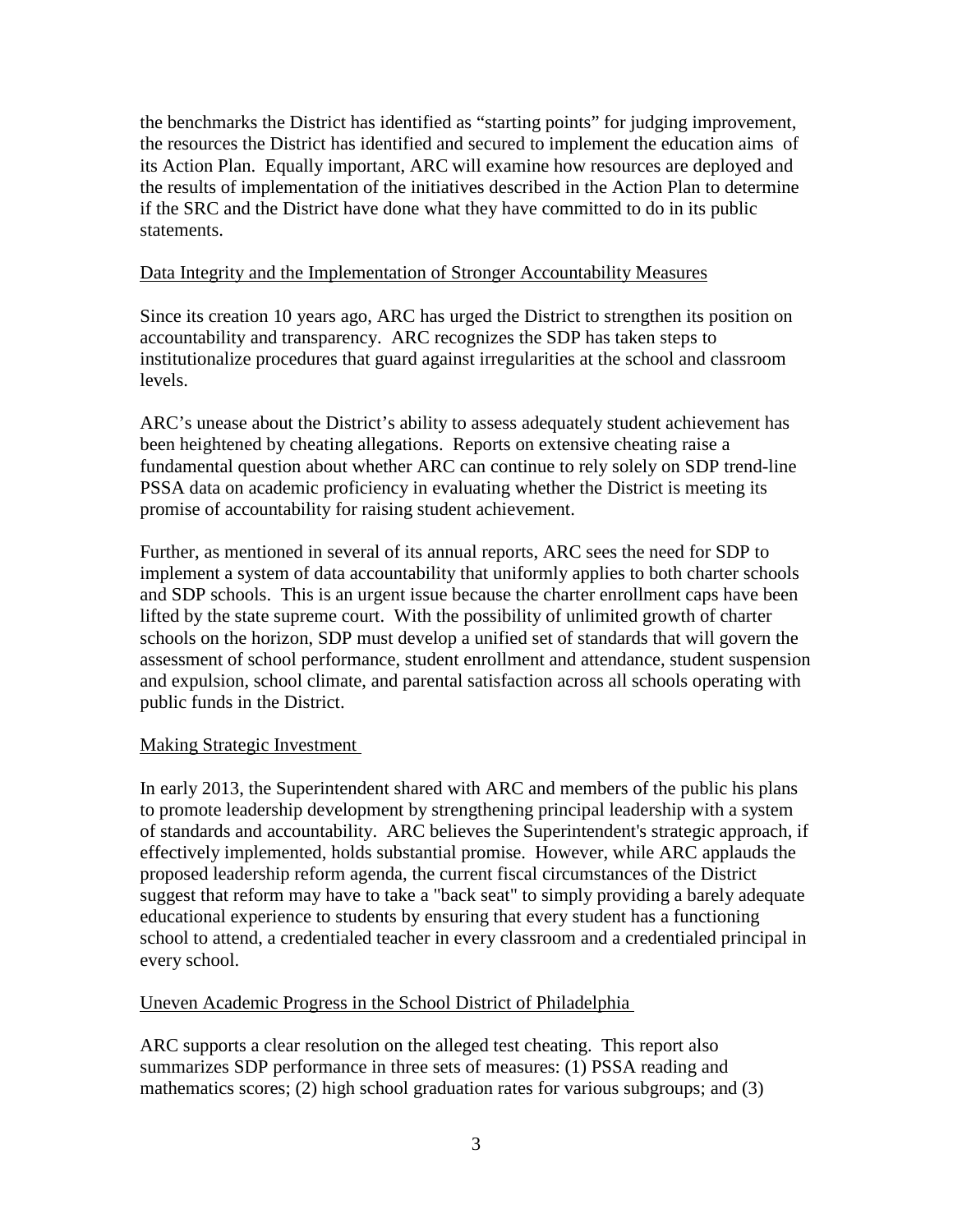NAEP TUDA assessment for SDP and in comparison with other urban districts. Using these multiple measures, SDP shows uneven improvement across different subjects and grades. There is room for substantial improvement, especially in comparison with other urban districts.

## Broadening High Quality Early Childhood Education (ECE) in Philadelphia

SDP ECE services seemed to have narrowed the reading gap for their students when compared with their non-ECE peers in the year or two immediately following the Pre-K services. Early identification of reading needs form the basis for early intervention, which may result in better reading achievement and reducing remediation cost in later grades. By the time students took the PSSA in the third grade, the benefits of ECE in reading proficiency tended to fade. ARC believes that SDP has not fully capitalized the benefits of ECE in implementing reading strategies during Kindergarten through third grade.

We urge the SRC and the Superintendent to implement assessment-based intervention strategies in the early grades so that students who enter Kindergarten and first grade with strong reading skills do not lose ground. A more focused support system is necessary to ensure the learning transition from Pre-K to Kindergarten and the early elementary grades. K-2 teachers need to be fully engaged in student assessment of reading readiness. Diagnostic findings must be used to inform reading instruction across all early elementary grades on an ongoing manner in SDP. Full implementation of these practices will contribute to the District's aspiration of ensuring that all children become a proficient reader by the end of their third grade.

## Key Issues in Accountability Review

This report has identified several key areas of focus for ARC through next year. Among the top issues are:

- ARC will focus on identifying the specific measures by which the District will be assessed in meeting its Action Plan objectives. ARC will examine how resources are deployed and the results of implementation of the initiatives described in the Action Plan to determine if the SRC and the District have done what they have committed to do in its public statements.
- ARC sees the need for SDP to implement a system of data accountability that uniformly applies to both charter schools and SDP schools. The lack of data transparency among charter schools is especially troubling from an accountability standpoint. ARC is hopeful that all charter schools will become part of the data accountability system in the near future.
- There is an urgent need to review and redesign the state funding formula so that resources are equitably distributed to meet the needs of the students in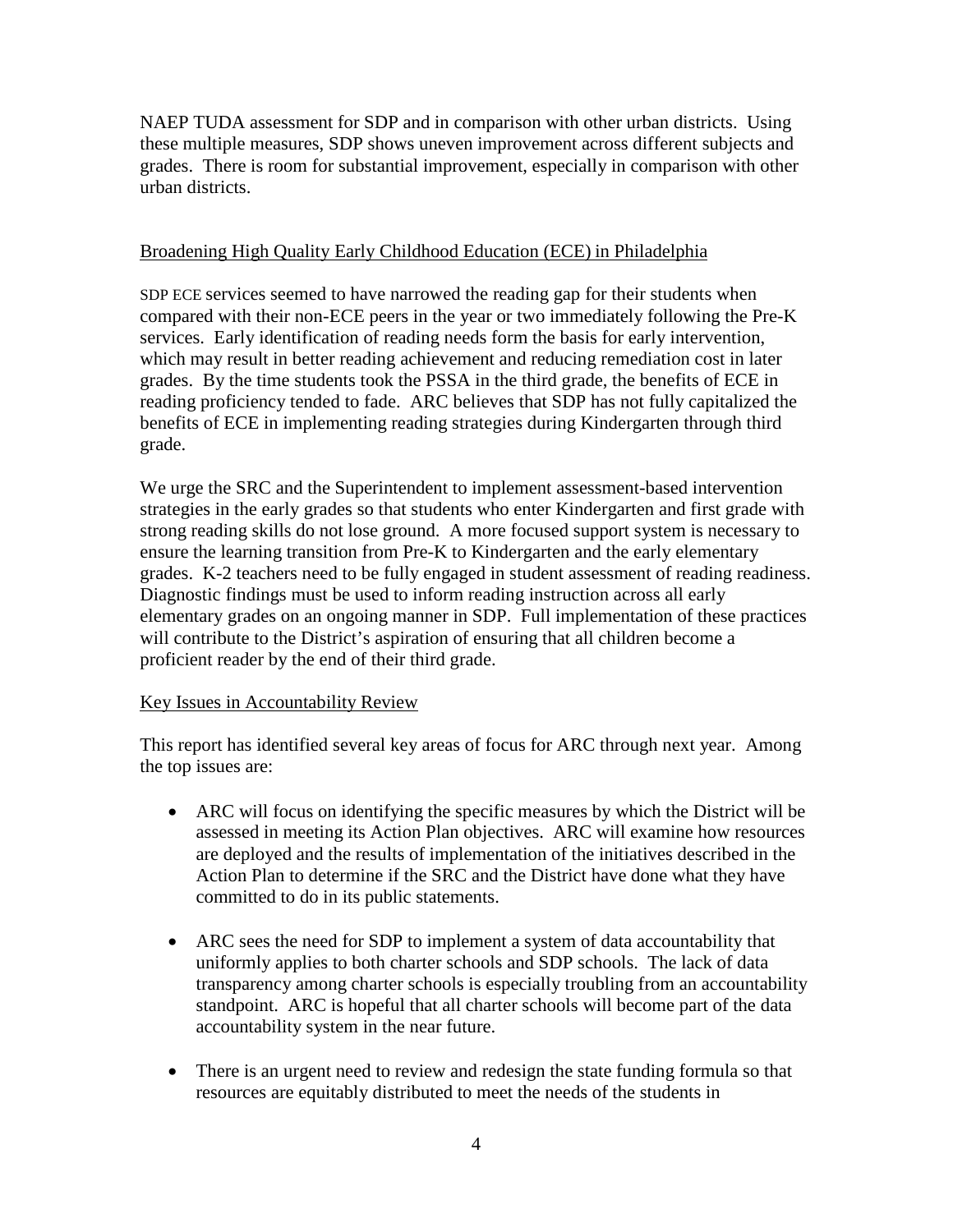Philadelphia. As SRC Commissioner Joseph Dworetzky pointed out, state and local financing of charter schools may unfairly deprive District-run schools and students enrolled in them critical education resources.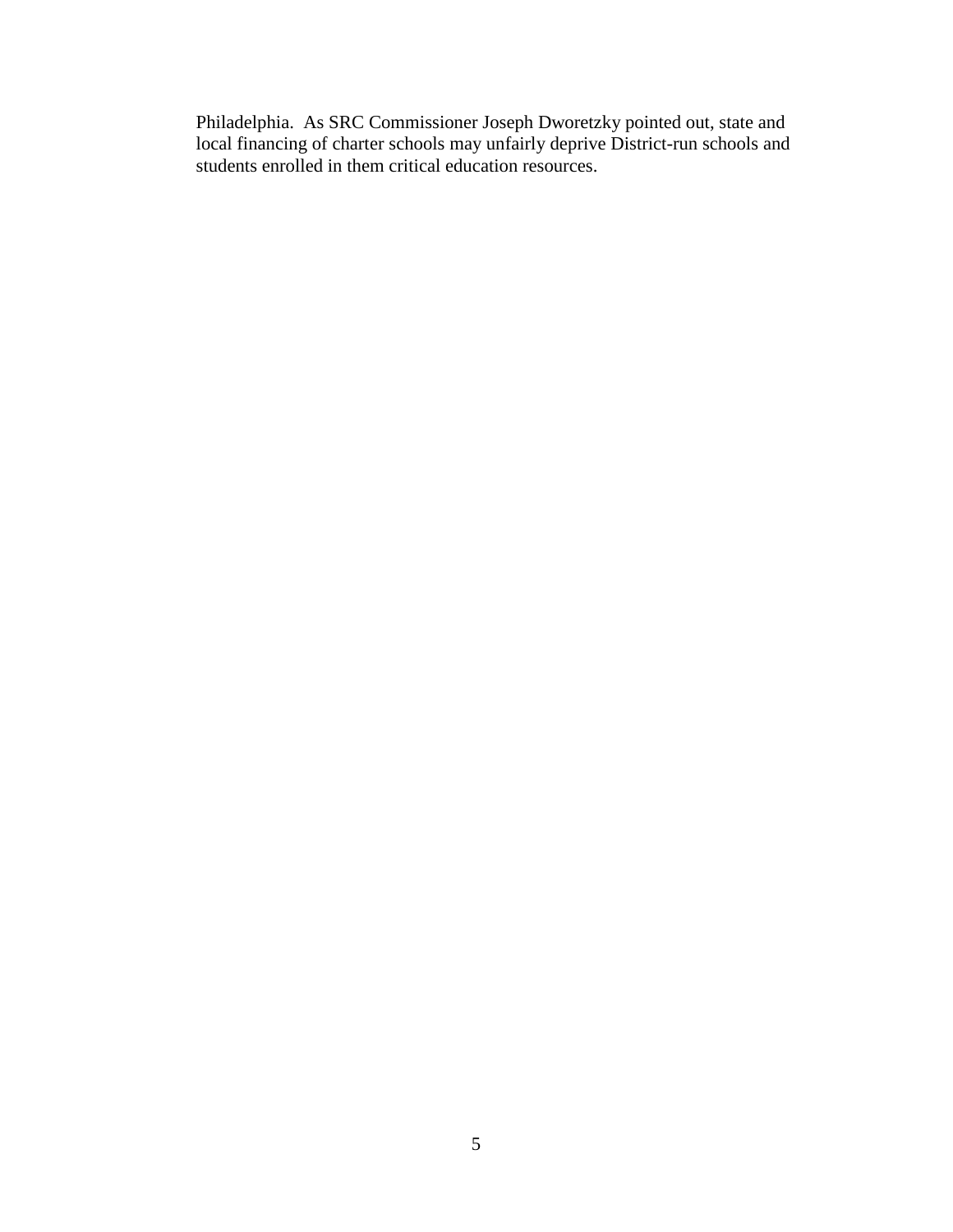### **Background**

In fall of 2001, the Commonwealth of Pennsylvania asserted its intention to take control of the School District of Philadelphia (SDP) to improve management and academic achievement. To avert the perception of a "hostile" takeover of SDP, the Governor of Pennsylvania and the Mayor of Philadelphia entered into a unique partnership to jointly manage SDP. The reform legislation enacted by the Commonwealth created the fivemember School Reform Commission (SRC) and also mandated the establishment of an "independent assessment and reporting center" to evaluate the outcomes of the district's reform efforts. The statutory obligation to establish an assessment and reporting center was fulfilled by SRC when it created the Accountability Review Council (ARC), an independent entity composed of national experts charged with monitoring the District's reform efforts.

Over the last decade, the Accountability Review Council (ARC) has served as an independent entity that assesses key reform initiatives and their impact on student achievement in the School District of Philadelphia (SDP). The ARC summarizes its findings and recommendations in an annual report to the School Reform Commission (SRC). All ARC reports are available to the public on the SDP website.

At the start of the 2013-14 school year, the SRC and the Superintendent face the ongoing and daunting challenges of raising student achievement and containing the escalating fiscal deficit. The current fiscal crisis faced by the District is the first of six major concerns the ARC will address in this report. The other concerns are Accountability Review in a Period of Fiscal Retrenchment; Data Integrity and the Implementation of Stronger Accountability Measures; Making Strategic Investments; Uneven Academic Progress in the School District of Philadelphia; and, as a special research topic for this year, Broadening High Quality Early Childhood Education in Philadelphia.

## **Shared Responsibility to Address the Fiscal Crisis**

The causes and consequences of the current fiscal crisis in SDP have been well documented (Paul Socolar, *Questions and Answers About the District's Budget*, The Philadelphia Notebook, October 2013, Vol. 21, No. 1). The ARC does not believe it necessary to repeat that chronology here. However, as an independent, statutory entity charged with evaluating the progress of school reform in the District, the ARC is deeply concerned about the ability of the District to sustain basic education quality for all students given the current fiscal crisis.

Bridging the enormous fiscal gap requires shared responsibility among key city, state, and of course, district stakeholders. If this financial gap is not closed, ARC foresees not just a failure to deliver high quality education, but a significant amount of backsliding that will erode much of the progress made to date. Instead of building on the millions of dollars already invested, the SDP will need millions more just to get back to where the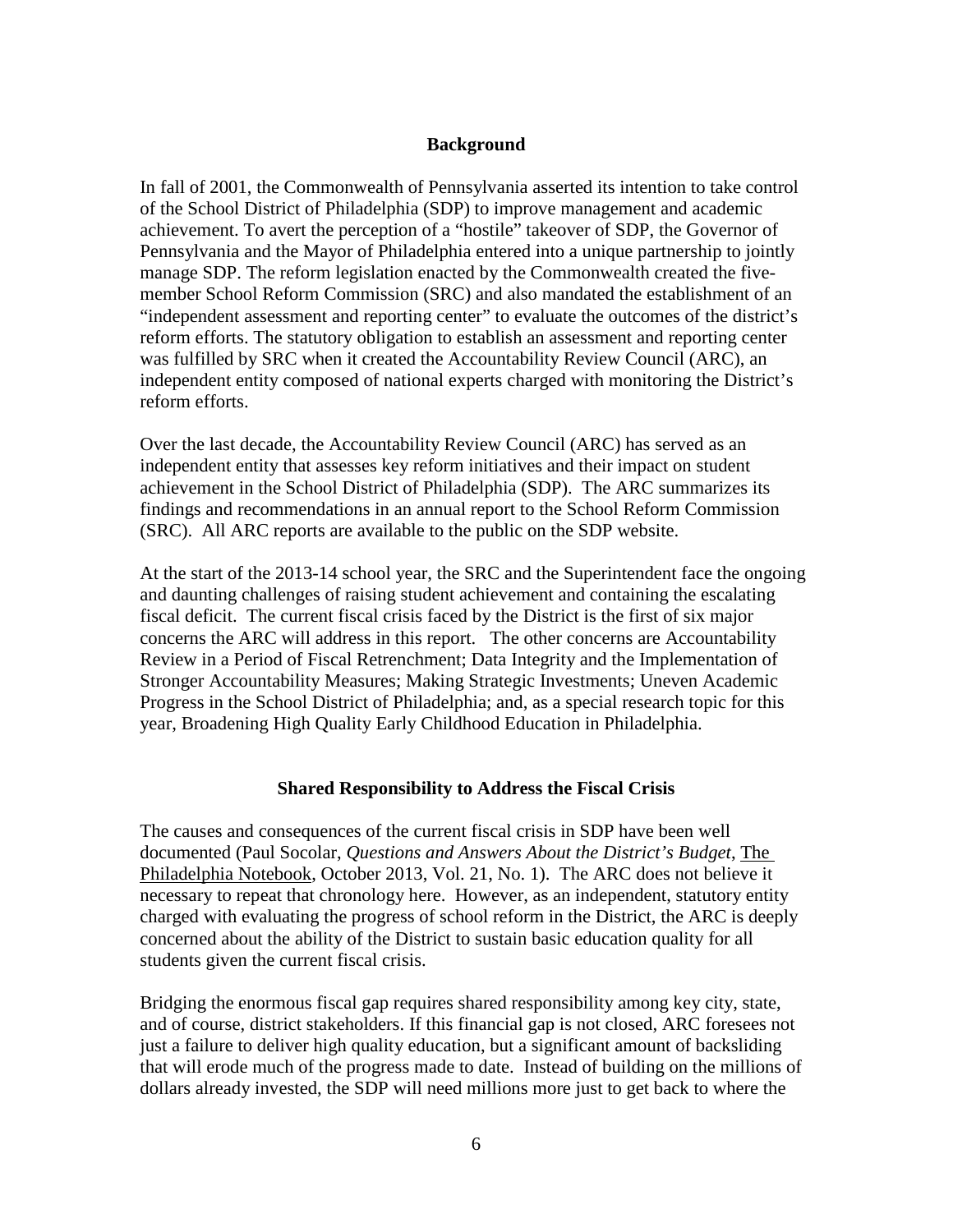District is now. The taxpaying public must recognize that the most responsible and cost effective approach is to sustain successful efforts.

However, ARC recognizes that these shared responsibilities have not yet been fully exercised on behalf of the Philadelphia School District and the SDP is forced to move forward in the absence of sufficient funds. Specifically, the SDP is grappling with a \$300 million shortfall expected to grow to \$1 billion in five years. Debt service is already required to pay the interest and principal for \$2.2 billion in general obligation bonds issued directly by the SDP. Additionally, another \$1.1 billion in debt was issued through the State Public School Building Authority for which the SDP is also obligated to pay interest and principal. The cumulative effects of attempts to manage this crisis can only be devastating both to the education offered in SDP schools and to all the citizens and businesses in Philadelphia. Regardless of neighborhood or affiliation with public schools, all Philadelphians benefit from effective, sustained investment in high quality public education. All suffer the consequences when public education cannot do its job.

ARC believes that the SDP has taken bold steps to address forthrightly the fiscal crisis. ARC commends the serious effort of the superintendent to engage the community in understanding the tough decisions required to conform the District's educational program and practices to the realities of its fiscal bind. For example, 2,200 SDP positions have been eliminated. These include teachers, assistant principals, counselors, security personnel, arts and sports teachers, and Early Childhood Education (ECE) professionals. In all, there has been a 15% reduction in SDP staff. Central office personnel have been reduced by almost 45%. Although these were difficult decisions, they were not without considerable controversy and concern throughout the school community. For example, at the August 22, 2013 SRC public meeting, ARC members heard parents who expressed concerns about split-grade classrooms for their children. Budget cuts have resulted in about 100 split-grade classrooms throughout the District.

Further, as of this writing, negotiations continue between the District and four of the unions providing critical services to the school district including, most notably the teachers' union. Concessions are sought to free-up additional funds to restore aspects of SDP operations. However, the theme of shared responsibility and shared sacrifice to ensure students have more than just an adequate education is strained by an outdated state funding formula and taxing policies by the Commonwealth. Tension between state and local governmental entities also contributed to the fiscal problem. Therefore, significant relief from the District's fiscal woes appears unlikely in the near future.

#### **Accountability Review in a Period of Fiscal Retrenchment**

For the ARC, the current restraints governing teaching and learning in the District require a reconsideration of what accountability review means and on what basis should the SRC and the Philadelphia School District be evaluated or held accountable. Among the many questions ARC will continue to ask in the coming months are - Has the District's limited authority to obtain all available resources to deliver quality education to students in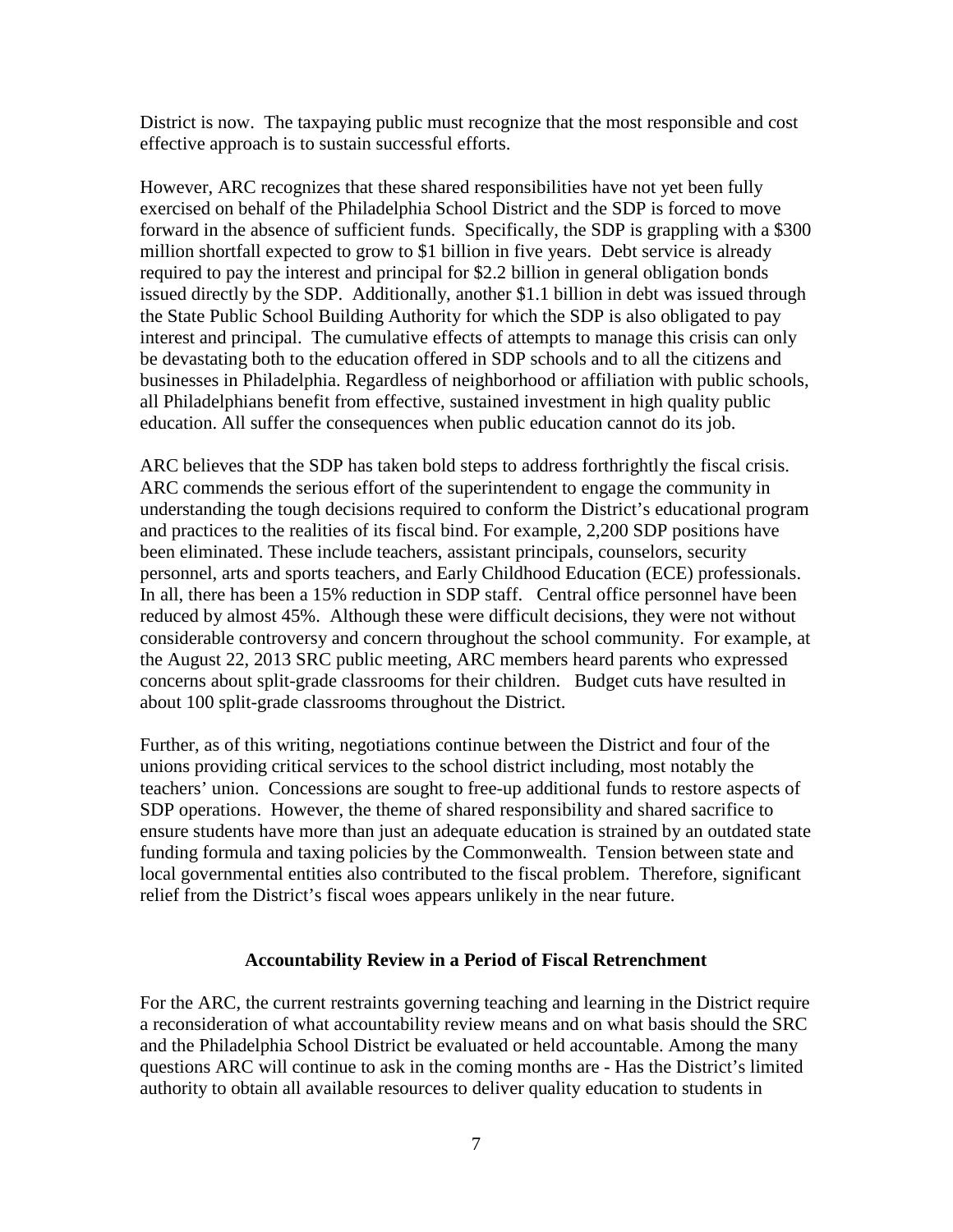Philadelphia been vigorously exercised? Are the funds being deployed in a manner that is transparent and designed to deliver results consistent with the Superintendent's Action Plan? What objective evidence is available to demonstrate that the intended results have been or are being achieved?

In 2003, when the ARC was created, the Philadelphia School District appeared to be on the verge of establishing a transformative school reform effort through the work of the newly formed School Reform Commission and a broad set of options for school children in Philadelphia through privately managed and District-run public schools. Today, far from being in the forefront of school reform which has at its core delivering high quality education to every student and improving student achievement, the SRC and the Philadelphia School District seem destined to deliver to a substantial number of children only the most basic services. Teachers, some with over 30 students in their classrooms, will likely spend an inordinate amount of time merely seeking order given the number of students in their charge. Principals are operating with a significantly downsized professional staff in their building.

If the principal's attention is diverted, more often than not simply to help teachers maintain order or deal with issues previously handled by other professionals, who will then perform the important educational tasks that are traditionally within the realm of the principal? Who will evaluate teacher effectiveness, provide the leadership in the school community, and work with parents and the community to support student learning? Simply put, who will be held accountable for ensuring that the school reform initiatives outlined in Superintendent Hite's Action Plan v.1.0 are carried out effectively?

The Superintendent's Action Plan rightly identifies teachers and principals as the key drivers for raising student performance:

- *For teachers, the center of our enterprise, this plan outlines not only high expectations, but high degrees of support as we strive to make the craft of teaching more professional.*
- *For principals and school leadership teams, we strive to help in focusing your time and energy around the right work at the right time.*

At the system level, the Action Plan states that the reform effort is based on two equally important "Anchoring Goals":

- *Anchor Goal 1: Improve academic outcomes for students in all the schools we manage and in the charter schools we authorize;*
- *Anchor Goal 2: Ensure the financial stability and sustainability of the District.*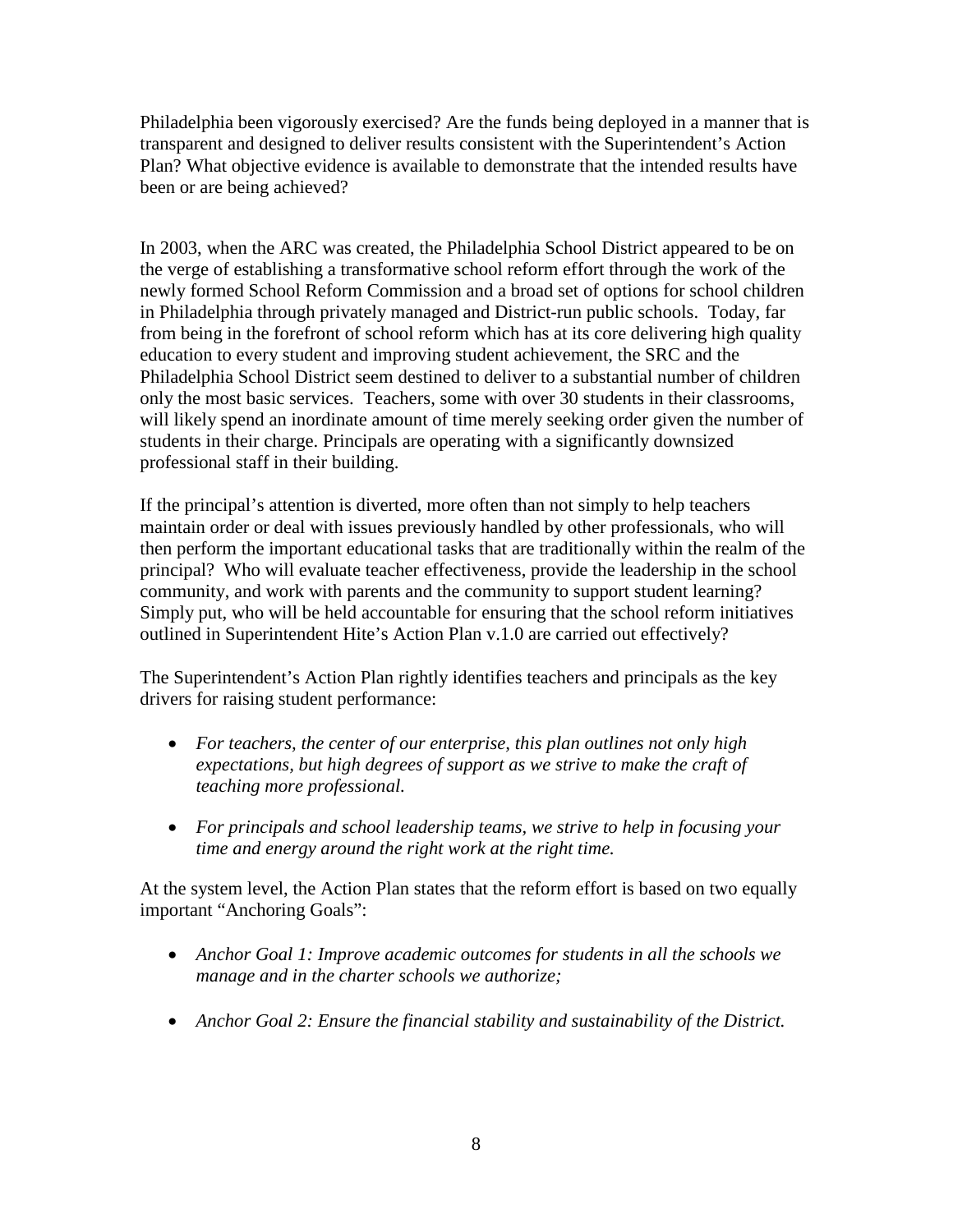However, the current fiscal retrenchment is likely to limit the District's efforts to accelerate its academic progress. The District will be severely tested over the next several years in maintaining its assertion that:

*The School District of Philadelphia does not have the luxury to set its education agenda without regard for financial implications and sustainability, nor can it be successful if financial decisions are divorced from educational impact. This new era in management of the District means that every decision must be both educationally and fiscally sound.* [Emphasis added.]

The ARC views this declaration as the heart of its efforts to evaluate accountability in the Philadelphia School District in this period of fiscal retrenchment. In addition to the broad set of questions asked earlier in this Report, ARC also intends to seek answers to the following set of questions - Will every decision made by SRC and the Superintendent be both educationally and fiscally sound? Can the District achieve simultaneously progress in both academic and financial terms? These criteria in measuring progress should be made manifest in strategic investments that directly affect teaching and learning. They should be made transparent in the SRC's decision making in authorizing new charter schools and closing low performing charter schools. They should also be made apparent in policies on teacher hiring, retention, and compensation. To evaluate the District's progress, ARC needs to access data from the entire system, including District operated and charter schools, on issues pertaining to student achievement, schooling opportunities, and leadership.

Over the next year, ARC will focus on identifying the specific measures by which the District will be assessed in meeting its Action Plan objectives. ARC will be asking for the benchmarks the District has identified as "starting points" for judging improvement, the resources the District has identified and secured to implement the education aims of its Action Plan (Anchor Goal #1). Equally important, ARC will examine how resources are deployed and the results of implementation of the initiatives described in the Action Plan to determine if the SRC and the District have done what they have committed to do in its public statements.

Recognizing that the SRC and the District are not in full control of the means by which quality education can be delivered to the children of Philadelphia, ARC will pay attention to the role of other actors at the state, local, and community levels. The lack of a fair and equitable state funding formula has been an issue of public concern. The District's growing debt service obligation has further contributed to the fiscal crisis in SDP. Further, whether students show up in school may also be related to neighborhood safety and social environments. The way the SRC and the District address these critical issues will form a significant basis for determining its accountability for improved teaching and learning.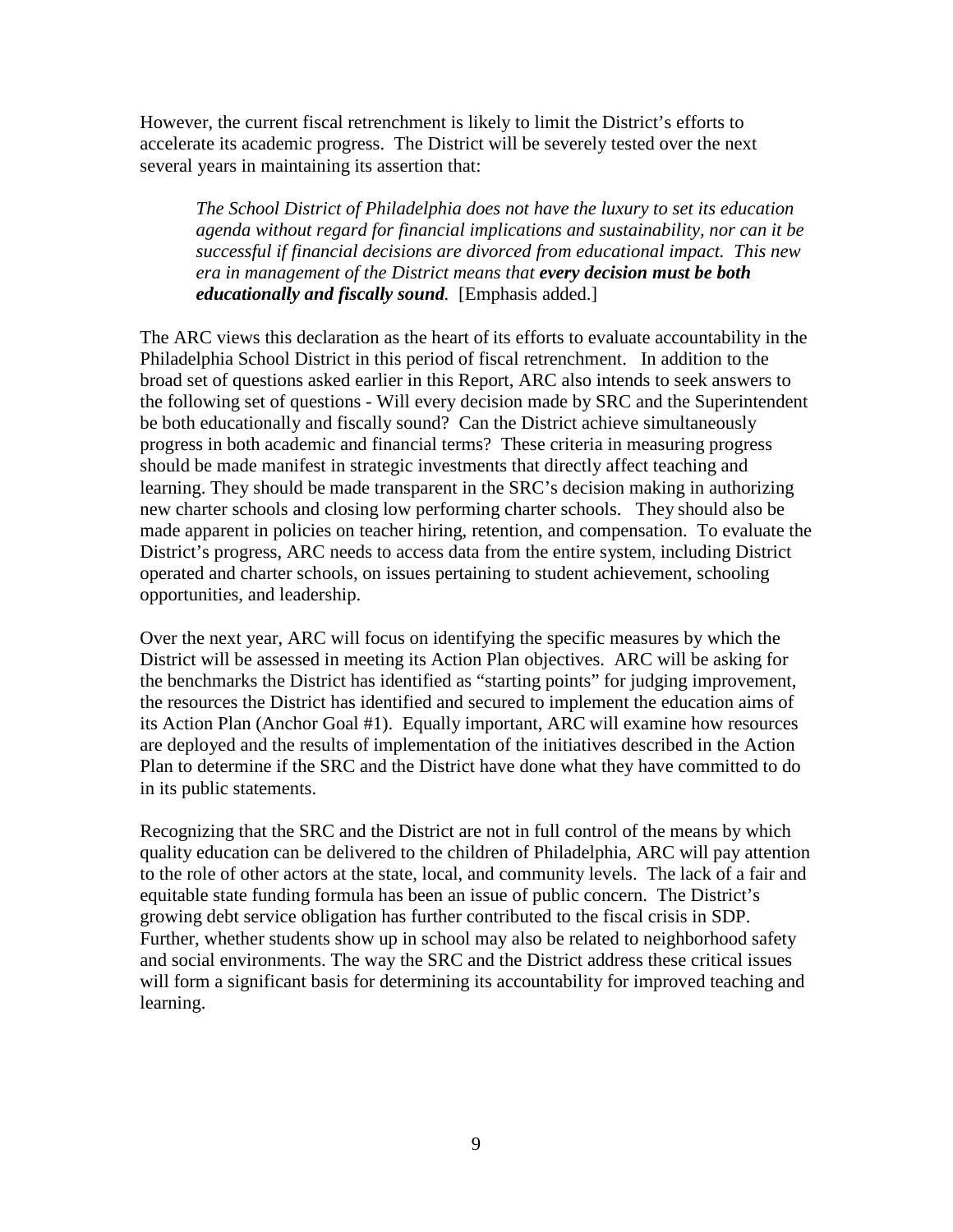#### **Data Integrity and the Implementation of Stronger Accountability Measures**

Since its creation 10 years ago, ARC has urged the District to strengthen its position on accountability and transparency. ARC recognizes the SDP has taken steps to institutionalize procedures that guard against irregularities at the school and classroom levels. In this regard, the 3-tiered system developed to ensure test protocols and integrity is a good and commendable step forward. In addition, ARC understands that data integrity issues will be addressed in part by an independent study, which aims at reconfiguring and re-evaluating the Student Performance Index (SPI), the system that has been in place since 2009 for collecting and analyzing data for measuring academic progress.

ARC's unease about the District's ability to assess adequately student achievement has been heightened by cheating allegations. Reports on extensive cheating raise a fundamental question about whether ARC can continue to rely solely on SDP trend-line PSSA data on academic proficiency in evaluating whether the District is meeting its promise of accountability for raising student achievement. An immediate concern is whether the decade of trending up that we observed in past reports was in fact due to cheating and not entirely to actual achievement. Indeed, the Superintendent's *Action Plan v1.0* recognized that the more secure testing environment tended to associate with a decline of 8.7 percentage points in PSSA math proficiency scores and a drop of 7.1 percentage points in PSSA reading proficiency scores in 2012. Given the complexity of these issues, ARC will continue to monitor efforts undertaken by the SRC and the Superintendent to ensure data reliability and integrity.

Further, as mentioned in several of its annual reports, ARC sees the need for SDP to implement a system of data accountability that uniformly applies to both charter schools and SDP schools. Charter schools currently enroll one-third of all students attending public schools in the District and many seek to increase the number of students they serve by challenging the imposition of enrollment caps by the SRC. This makes even more urgent the development of a unified set of standards to govern the assessment of school performance, student enrollment and attendance, student suspension and expulsion, school climate, and parental satisfaction across all schools operating with public funds in the District.

The lack of data transparency among charter schools is especially troubling from an accountability standpoint. Charters were created and publicly funded in large part because of the role they were intended to play in education reform. Parents and students were to have more choice and charters were given the flexibility to innovate and share successful teaching and learning practices with other public schools. Without complete access to data from charter schools, parents are not able to make fully informed choices about where their children might benefit most. Moreover, according to at least one School Reform Commissioner speaking for himself, state and local financing of charter schools may unfairly deprive District-run schools of critical education resources. (Joseph Dworetzky, "Analyzing the Role of Charter School Funding in the District's Budget Problems." The Philadelphia Notebook, September 19, 2013.) This suggestion of unfair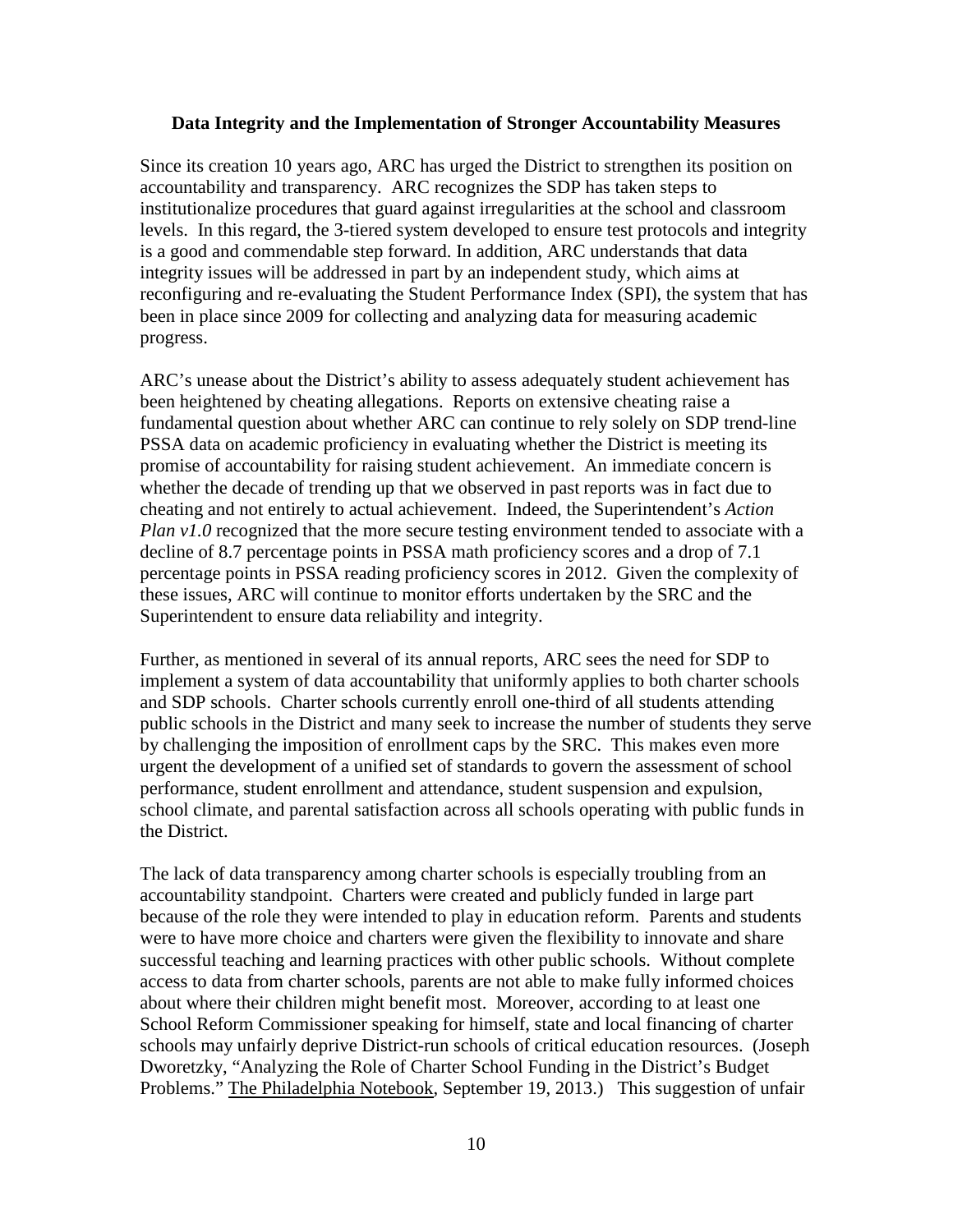financing of charter schools has been challenged by the executive director of the Pennsylvania Coalition of Public Charter Schools (Fayfich, "Blame for District's Budget Woes Misdirected at Charters." The Philadelphia Notebook, September 27, 2013), the fact that charters are publicly financed in any amount should result in the same level of data transparency and accountability to the public at large as is required and provided by District-run schools.

ARC is encouraged that new efforts have been initiated by SDP to ensure greater charter school accountability. Particularly promising is the proposed universal enrollment system where all parents can access all types of schools. ARC sees promise for increased transparency in the ongoing collaborative work that is spearheaded by the Great Schools Compact, and the development of a comprehensive policy on charter schools. Creating a unique identifier for students in all types of publicly funded schools, including charter schools, will strengthen the accountability system in the district. In particular, all publicly funded schools face similar educational challenges. For example, a longitudinal study on charter schools in Pennsylvania that was conducted by the Center for Research on Education Outcomes (CREDO) in 2011 found that, "Special Education students enrolled in both traditional public and charter schools perform significantly worse than students not receiving special education services." A follow up report in 2013 found that a substantial percentage of the charter schools in Pennsylvania were low performing, including many that are located in Philadelphia. Low performing charter schools in Philadelphia seemed to have contributed to academic deficiencies in Pennsylvania's charter sector. The 2013 report also found that students who enrolled in cyber charter schools performed worse than their peers in traditional public schools.

In light of these common educational challenges across all types of schools, ARC is hopeful that all charter schools will become part of the data accountability system in the near future and funding formulas will be closely examined and adjusted, if necessary, to ensure financial equity among all publicly supported schools. Given the importance of this issue in meeting the public's expectations on accountability, ARC will continue to monitor the progress of the SDP efforts to ensure data transparency in charter schools.

#### **Making Strategic Investment**

In early 2013, the Superintendent shared with ARC and members of the public his plans to promote leadership development by strengthening principal leadership with a system of standards and accountability. Resources will be sought from organizations such as the National Association of Elementary School Principals (NAESP) and the National Association of Secondary School Principals (NASSP) to facilitate these efforts. Superintendent Hite has further suggested that a highly effective principal pipeline can greatly benefit from a multi-pronged strategy. Such a strategy would include a more focused mentoring and support system for principals; efforts to nurture and sustain a professional learning community that encourages sharing of insights and experience among principals; and enhancement of skills focused on change management and managing people. The District is also making strategic investments elsewhere. For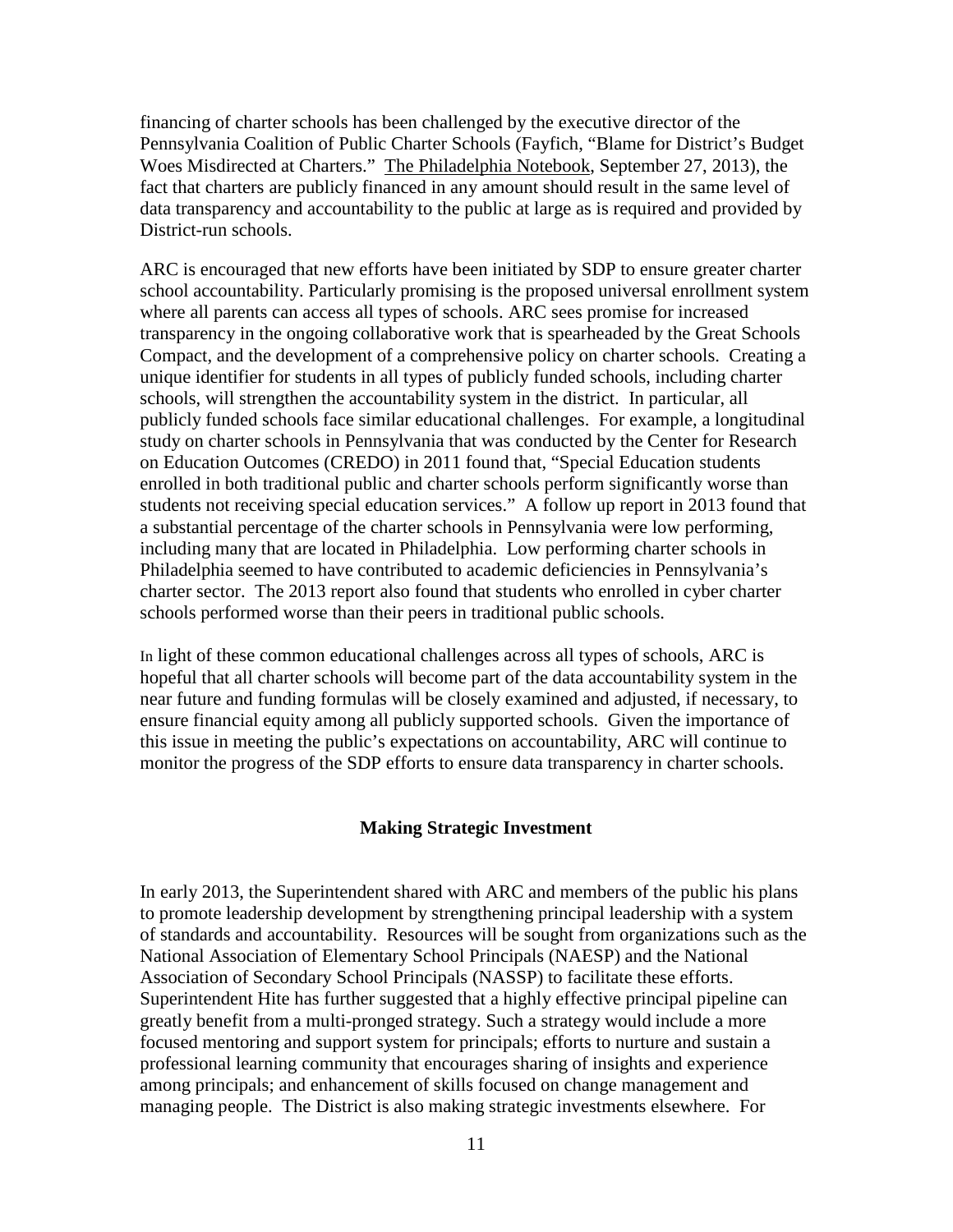example, the Superintendent is supporting the investment of additional resources to expand Philadelphia's most innovative "model schools," including the Science Leadership Academy (see Benjamin Herold in Education Week; "Philadelphia seeks salvation in lessons from model school" Education Week, posted in The Philadelphia Notebook, September 26 2013).

ARC believes the Superintendent's strategic approach, if effectively implemented, holds substantial promise. However, while ARC applauds the proposed leadership reform agenda, the current fiscal circumstances of the District suggest that reform may have to take a "back seat" to simply providing a barely adequate educational experience to students by ensuring that every student has a functioning school to attend, a credentialed teacher in every classroom and a credentialed principal in every school.

Another critical area for strategic investment is literacy. ARC recognizes the need for SRC to make policy trade-offs in this current climate of fiscal stress. Literacy, however, must not be undermined even in these tough economic times. A good example of the type of literacy initiatives that deserve continuing support is early literacy. In the latter part of this report, ARC discusses findings from our review of the evidence on early childhood education and reading proficiency in the SDP.

#### **Uneven Academic Progress in the School District of Philadelphia**

As our annual reports have indicated, there has been slow but steady measurable progress in meeting the state's academic proficiency standards during 2002 through 2011. However, student achievement in PSSA has declined in recent years. In assessing overall academic progress in the District, ARC does not include charter schools due to lack of complete information. Further, ARC uses multiple measures to evaluate SDP academic progress. This section of the report summarizes SDP performance in three sets of measures: (1) PSSA reading and mathematics scores; (2) high school graduation rates for various subgroups; and (3) NAEP TUDA assessment for SDP and in comparison with other urban districts. Using these multiple measures, SDP shows uneven improvement across different subjects and grades. As the data indicate below, there is room for substantial improvement, especially in comparison with other urban districts.

However, before discussing the recent outcomes of each of these measures, it is important that ARC acknowledge the serious questions that have arisen in recent years regarding the integrity of the scores on the PSSA. Extensive test cheating, if proven, could potentially dampen public trust in the test results and undermine the claim that SDP has made steady progress in student achievement. Consequently, ARC strongly encourages SDP to be fully transparent about the investigation results of the alleged cheating. ARC also recommends SDP take decisive action to prevent cheating in the future. The implementation of the three-tiered monitoring plan for PSSA test administration is clearly a first step in the right direction. A clear resolution on the alleged test cheating is essential.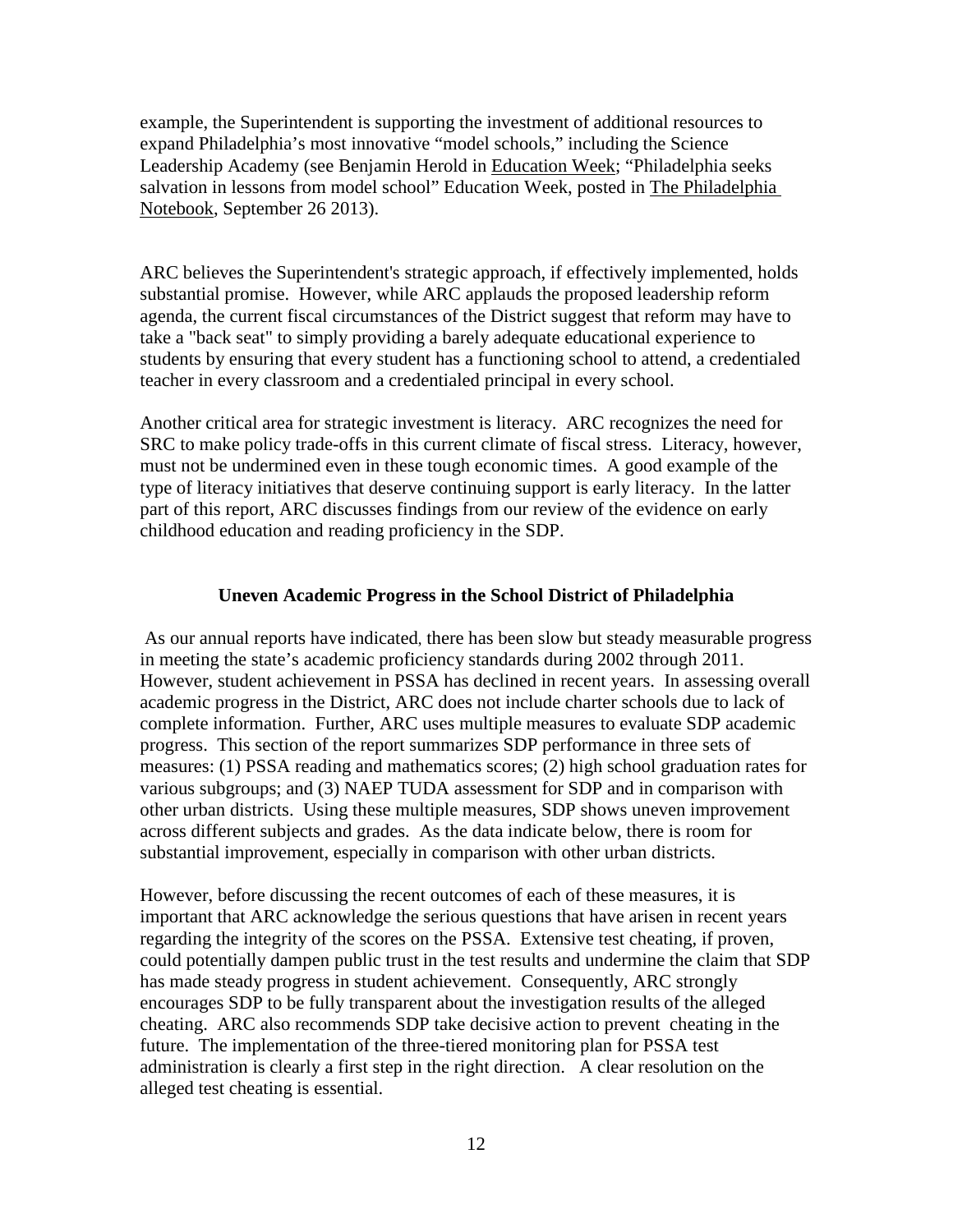## PSSA Scores

SDP academic performance experienced a decline since 2012. This decline reversed the decade-long trend of seemingly steady academic progress:

- In PSSA Reading, the percentage of students scoring at the level of Advanced or Proficient for all tested grades combined increased from 23.9% to 51.6% between 2002 and 2011, but declined in 2012 to 44.8% and then in 2013 to 42.3%
- In PSSA Mathematics, the percentage of students scoring at the level of Advanced or Proficient for all tested grades combined increased from 19.5% to 57.8% between 2002 and 2011, but declined in 2012 to 51% and then in 2013 to 47%.

## High School Graduation Rates

SDP high school students have improved their graduation rates since the reform started in 2001. The 9th grade cohort of 2008-09 (those in 9th grade for the first time in 2008-09) had an on-time graduation rate of 64 % in 2012 (graduated in 4 years). This represented a steady improvement over the last 7 years, when only 52% of the 9th grade cohort of 2001-02 graduated on time in 2005. Also, dropout rates have slightly declined for 9th grade cohorts between 2003-04 and 2008-09 (those first-time 9th graders who graduated on time in 2007 through 2012).

Minority students have made measureable progress in their on-time graduation rates between the graduating class of 2011 and the class of 2012.

- Latino males visibly improved their on time graduation rates from 43% to 54%
- Dropout rates for Latino males significantly dropped from 48% to 34%
- African American males increased their on time graduate rates from 53% to 57%
- Latino females improved from 57% to 59%, while African American females maintained their on time graduating rate at 69%.

However, substantial racial and gender gaps remained for the graduating class of 2012:

- 54% of Latino males and 57% of African American males graduated in 4 years as compared to 65% of White males and 75% of Asian American males
- 59% of Latino females and 69% of African American females graduated in 4 years as compared to 82% of Asian American females and 72% of White females
- Female students, when compared with their male peers, maintained higher graduate rates across all racial and ethnic groups
- Among racial and ethnic groups, Latino males and Latino females experienced much higher dropout rates, 38% and 28% respectively.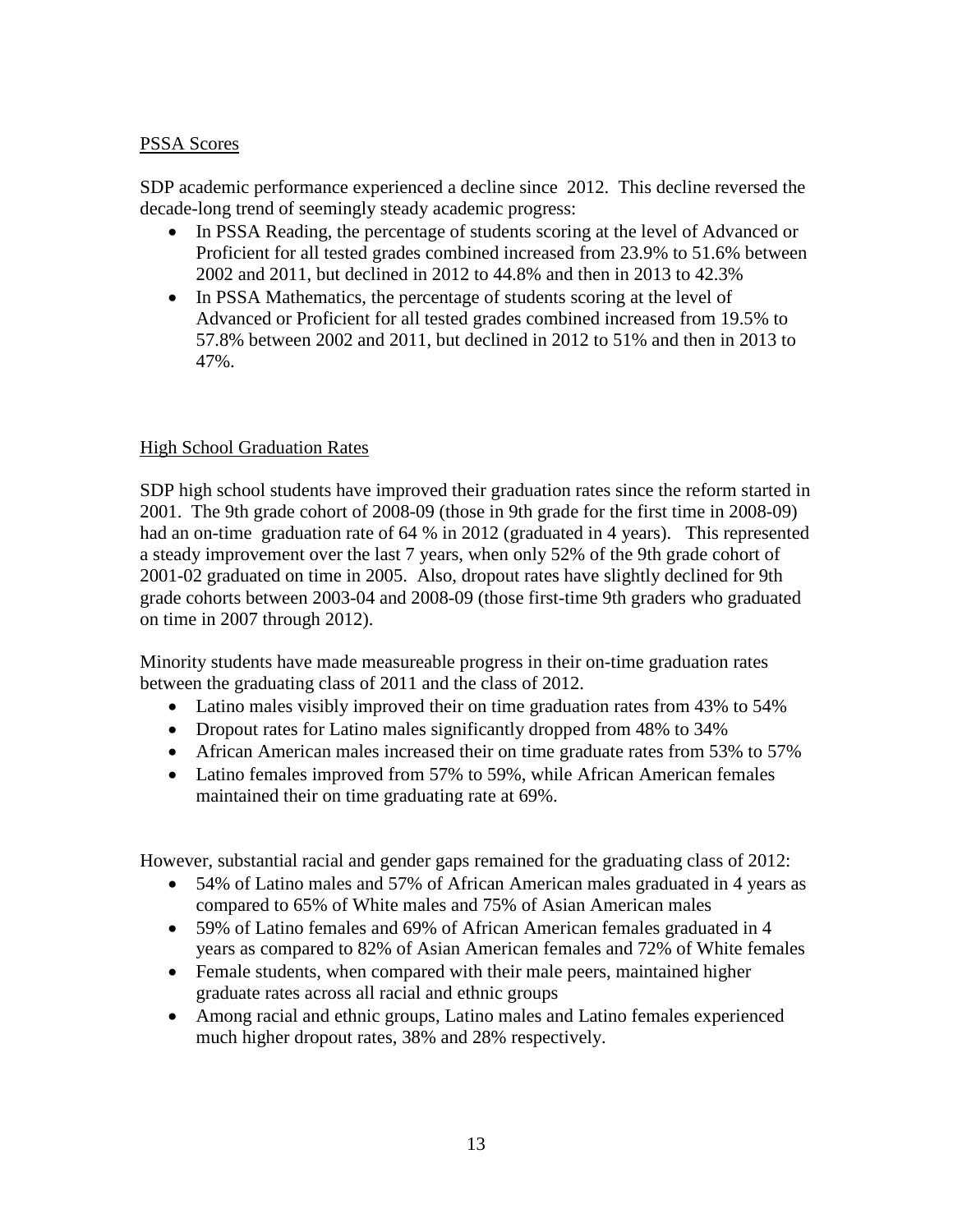## NAEP Assessment

SDP schools were clearly not as competitive as their peers in other urban districts. A review of the National Assessment of Educational Progress-Trial Urban District Assessment (NAEP-TUDA) suggests much room for improvement when SDP is compared with other large urban districts. NAEP-TUDA is a nationwide assessment given to a representative sample of students in 21 urban districts. SDP started participating in TUDA with the 2009 assessment. Every 2 years, reading and mathematics are assessed at grades 4 and 8. Considering the statistical significance of the 2011 NAEP scores by grade and by subject, SDP falls within the lower middle group in the NAEP-TUDA sample:

- On 4th grade mathematics, SDP performed lower than 13 of the other 20 districts
- On 8th grade mathematics, SDP performed lower than 13 of the other 20 districts
- On 4th grade reading, SDP performed lower than 16 of the other 20 districts
- On 8th grade reading, SDP performed lower than 13 of the other 20 districts.

The NAEP-TUDA assessment also shows substantial achievement gaps among racial/ethnic and socio-economic groups in SDP in 2011:

- On 4th grade mathematics, the White/Hispanic gap is 10 score points, the White/Black gap is 13 score points, and the income group difference is 28 score points
- On 8th grade mathematics, the White/Hispanic gap is 25 score points, the White/Black gap is 21 score points, and the income group difference is 28 score points
- On 4th grade reading, the White/Hispanic gap is 26 score points, the White/Black gap is 22 score points, and the income group difference is 22 score points
- On 8th grade reading, the White/Hispanic gap is 25 score points, the White/Black gap is 20 score points, and the income group difference is 31 score points.

Finally, the NAEP-TUDA assessment suggests some improvement in SDP in overall student achievement in math and reading in both 4th and 8th grade between 2009 and 2011. Most subgroups improved as well:

- Black students gained in their math NAEP proficiency from 10 to 12 percent in 4th grade and from 8 to 14 percent in 8th grade.
- Latino students improved their reading proficiency from 5 to 10 percent in 4th grade and from 9 to 13 percent in 8th grade.
- However, students who were eligible for free and reduced priced lunch experienced a decline in their proficiency from 17 to 13 percent in math and from 11 to 9 percent in reading in 4th grade.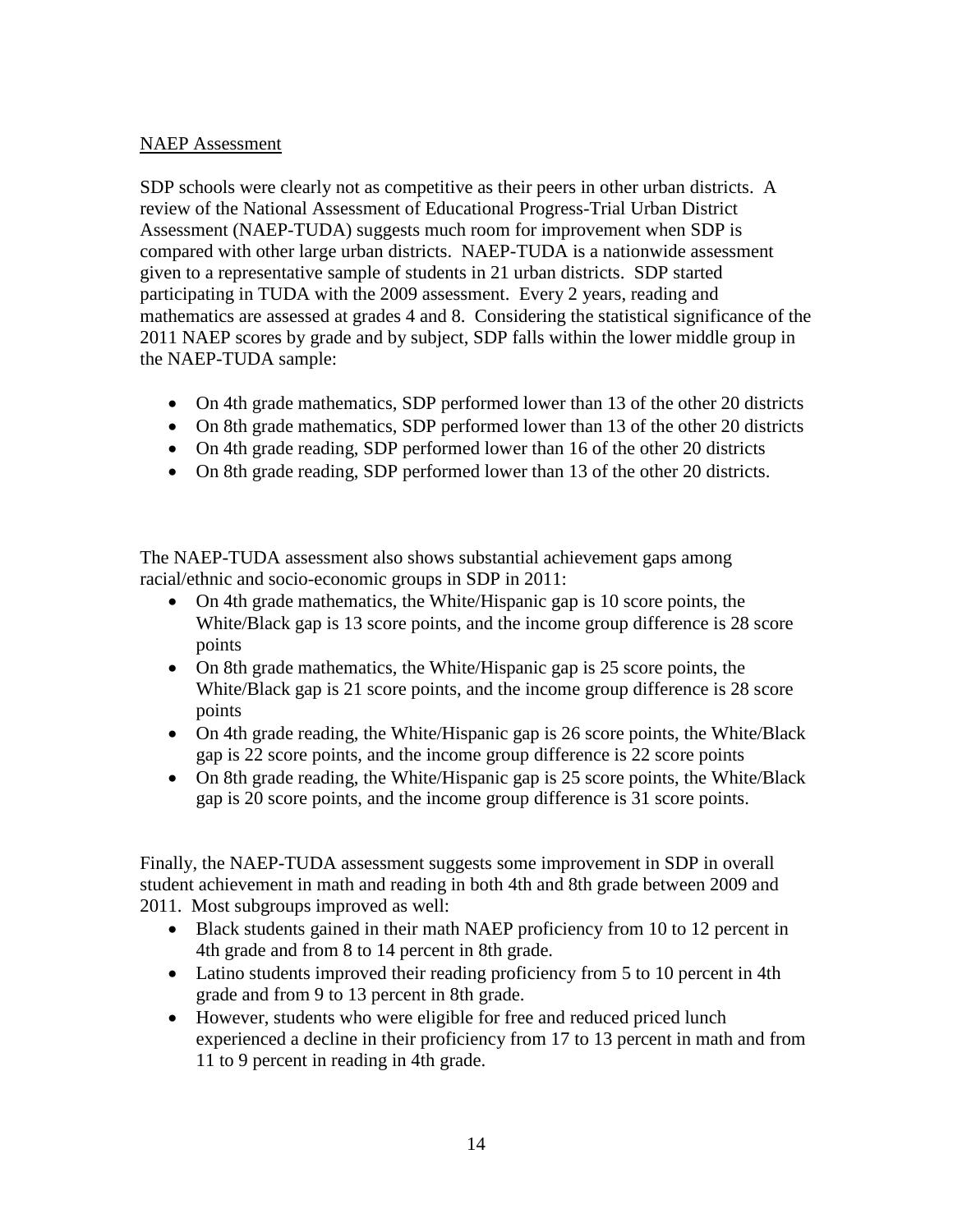• Interestingly, 8th grade students who qualified for free and reduced price lunch improved their proficiency in math from 13% to 15% and in reading from 11 to 13 percent.

## **Broadening High Quality Early Childhood Education in Philadelphia**

### Early Childhood Education in SDP

In his *Action Plan v1.0*, Superintendent Hite and his leadership team identified early literacy as a District priority. It stated:

Equip our young learners with the skills and experiences they need to begin and stay on track in school by enhancing and implementing a District-wide Comprehensive Literacy Framework and working with our partners to increase the number of high quality pre-K seats across the city (*Action Plan v1.0*, p.12)

The district provided early childhood education (ECE) services to about 10,000 eligible students, or only 50% of the eligible children, in 2012-13. ECE services included 6,149 children in Head Start (income threshold at or below the poverty line), 650 children in Bright Futures (income threshold up to 3 times the poverty level), and about 2,500 children in child care facilities provided by community partners.

Like many programs in the SDP, the ECE program faces financial challenges. During FY 2009-2013, the District's ECE total budget was increased by 16.5%. In FY 2012-13, ECE had a total budget of \$68.5 million from state and federal sources, including \$38.8 federal Head Start grant, \$11.8 million state supplemental Head Start grant, and \$17.9 million Title I grant to the SDP. However, due to an anticipated lack of growth in federal Title I funding and due to sequester, the SDP's Title I grant is expected to decline from \$17.9 million to \$8.5 million for ECE starting in FY 2013-14. The budget gap could result in cutting services for as many as 500 children. To maintain the service level, the district proposed to restructure Head Start services. A key feature of the proposed policy change was to transfer 2,000 ECE seats from SDP to highly qualified community partner agencies, namely those that were certified by the Commonwealth at KEYSTONE STARS Level 3 or higher (STARS stands for Standards, Training/Professional Development, Assistance, Resources, and Support). Levels 3 and 4 exceed the basic licensing standards with more effective use of research-based practices. This transfer was projected to save \$8 million on personnel cost since SDP Head Start teachers are compensated based on the collective bargaining agreement. However, it remains to be seen if community partner agencies can accommodate the enrollment growth given their current limited capacity.

#### Early Childhood Education and Reading Achievement in SDP

This section of the ARC report focuses on the extent to which participation in ECE programs is associated with the students' reading achievement in spring 2012. Using "backward mapping," ARC analyzed reading achievement data for SDP third grade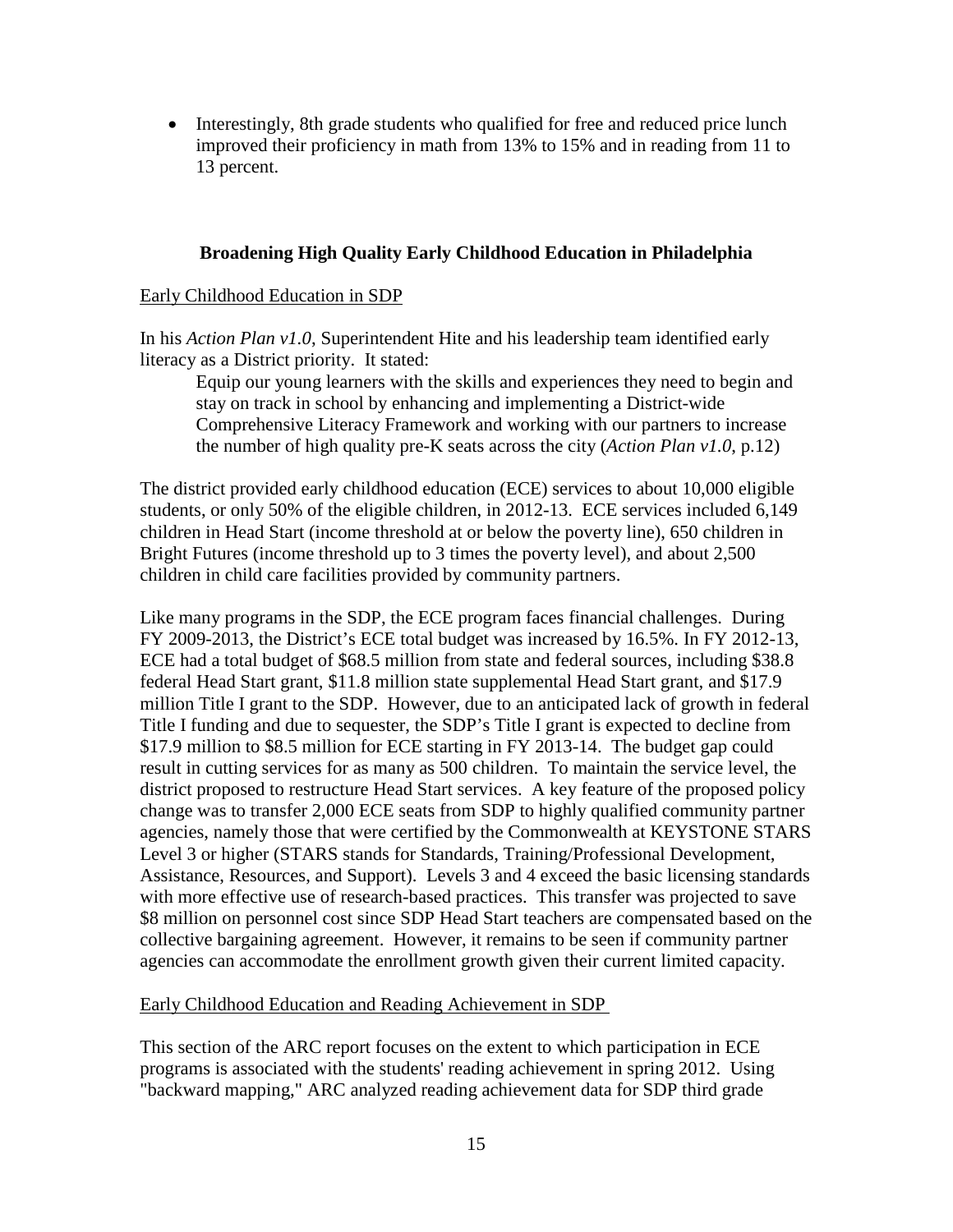students in 2011-12 who also had an ECE record in the District in 2007-08. We also used the same student matching approach to analyze SDP student reading performance in Kindergarten, first grade, and second grade.

In analyzing the association of Early Childhood Education (ECE) with reading performance in later grades, ARC examines several issues:

• *Did students who had ECE experience perform better than their peers who did not have ECE experience?* 

• *Were there differences in the percentage of ECE students who performed well in reading at the Kindergarten, first, second and third grade levels?* 

• *Were there differences in the percentage of students who performed well in reading across different types of ECE programs in the district?* 

#### ECE Students and Reading Performance in K-2

Table 1 examines the yearly reading levels (K through 2nd grade) for students who attended SDP ECE programs in 2007-08. The analysis included SDP students who enrolled in Head Start (i.e. family income met federal guidelines on poverty), Bright Futures (i.e. family income up to 3 times the federal poverty definition), Comprehensive Early Learning Center (CELC, family income up to 2 times the federal poverty definition), and Pre-K Counts (i.e. no income restriction). The analysis also compared the SDP ECE students with their peers who did not attend SDP ECE programs but later enrolled in SDP elementary grades. This latter group is categorized as "no pre-K program in SDP." It should be noted that some of the students in this group were likely to have received some form of ECE services, including high quality ones, from private and/or other sources. But SDP did not keep any record of their non SDP ECE experience. Equally important, SDP did not keep reading level data for students in K through 2nd grade in charter schools. In short, Table 1 only examines SDP students.

Table 1 shows three different reading proficiency levels for students in K through 2nd grade in SDP schools, including "At Target" or proficient, strategic intervention needed, and intensive intervention needed. Student placement in one of the reading levels is determined by teacher evaluation of student progress using individual reading tests as provided by the Developmental Reading Assessment (DRA). Using DRA's Comprehensive Rubric, teachers assessed students' effective demonstration of various reading behaviors that are associated with each of the reading levels. Among the reading skills assessed are "listening behaviors" (e.g. listens for meaning in stories and conversations), "speaking behaviors" (e.g. uses language for a variety of purposes), and "concepts of print" (e.g. matches sounds to letters and demonstrates comprehension of read aloud stories).

On reading proficiency in K-2, ARC makes several observations (see Table 1):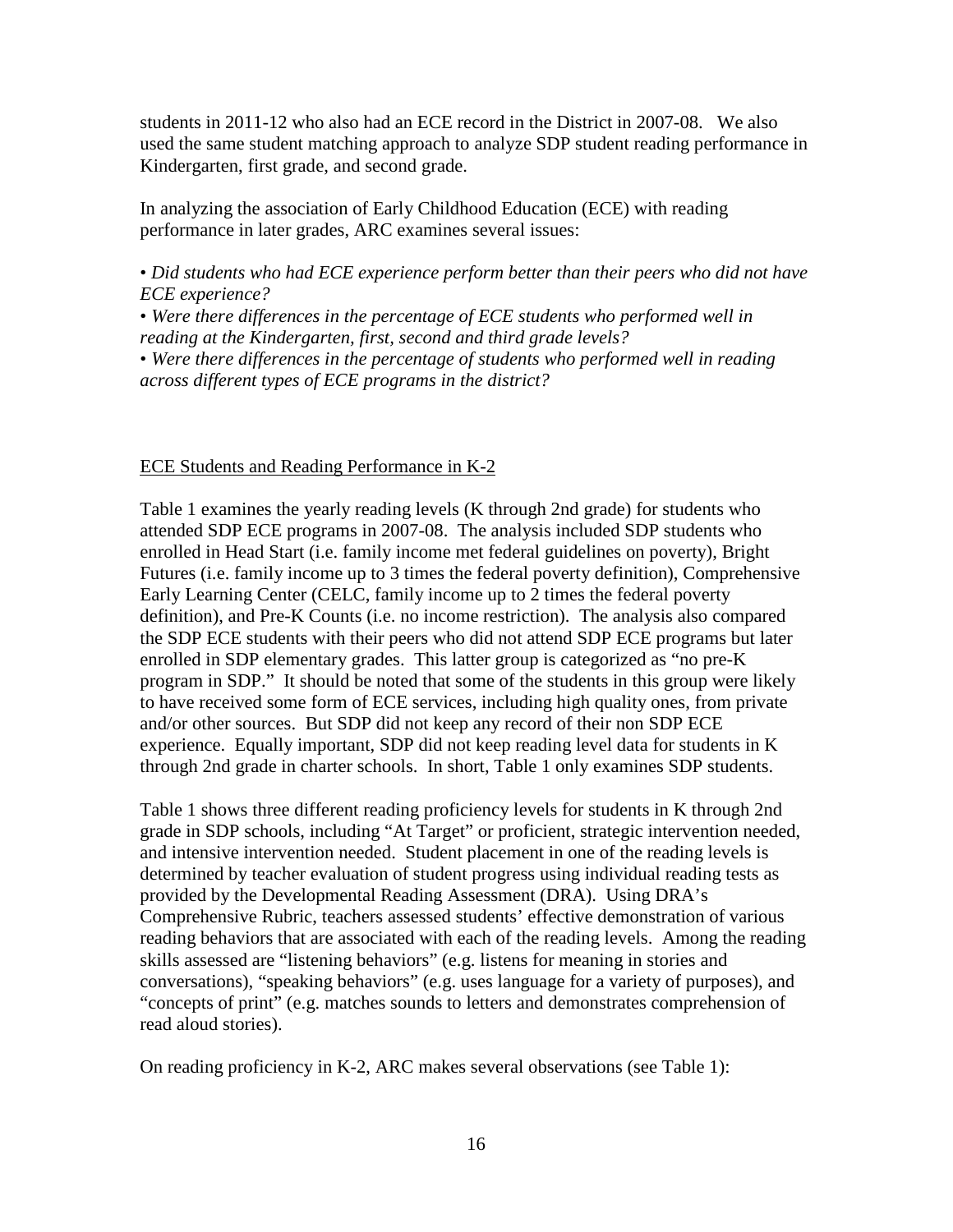- Students in Kindergarten, first grade, and second grade who experienced ECE outperformed their peers who did not attend ECE programs.
- In Kindergarten, 71%, 63%, 60%, and 58% of the students who attended Bright Futures, CELC, Head Start, and Pre-K Counts respectively were reading At Target. In contrast, only 48% of the students who did not attend ECE were reading At Target.
- In first grade, 69%, 59%, 52%, and 58% of the students who attended Bright Futures, CELC, Head Start, and Pre-K Counts a year earlier respectively were reading At Target. In contrast, only 47% of the students who did not attend ECE were reading At Target.
- In second grade, 73%, 64%, 59%, and 56% of the students who attended Bright Futures, CELC, Head Start, and Pre-K Counts two years earlier respectively were reading At Target. In contrast, only 55% of the students who did not attend ECE were reading At Target.
- In Kindergarten, first grade, and second grade, a higher percentage of students who did not attend ECE were classified as in need of intensive intervention in reading than their peers who had experienced ECE. For example, in second grade, 30% of the students who did not attend ECE were classified as in need of intensive intervention. Only 14%, 16%, 25%, ad 28% of the students who had experienced Bright Futures, CELC, Head Start, and Pre-K Counts respectively were in need of intensive intervention.

## Third Grade PSSA Reading: Comparing SDP and Charter Students

Table 2 examines both SDP students and charter school students in their 3rd grade PSSA reading proficiency. PSSA reading achievement was summarized by four levels, namely advanced, proficient, basic, and below basic. This analysis included SDP students in 3rd grade during 2011-12 who also had an ECE matching record in SDP during 2007-08. This group totaled 2,899, which is very closely matched with the total number of ECE students in SDP that we identified in Table 1 (i.e. 2,912). Table 2 also includes 3rd grade students who attended charter schools in 2011-12. SDP did not have information on reading levels for charter students prior to  $3<sup>rd</sup>$  grade. Third grade PSSA offers the earliest opportunity to compare SDP students with their charter school peers on reading proficiency.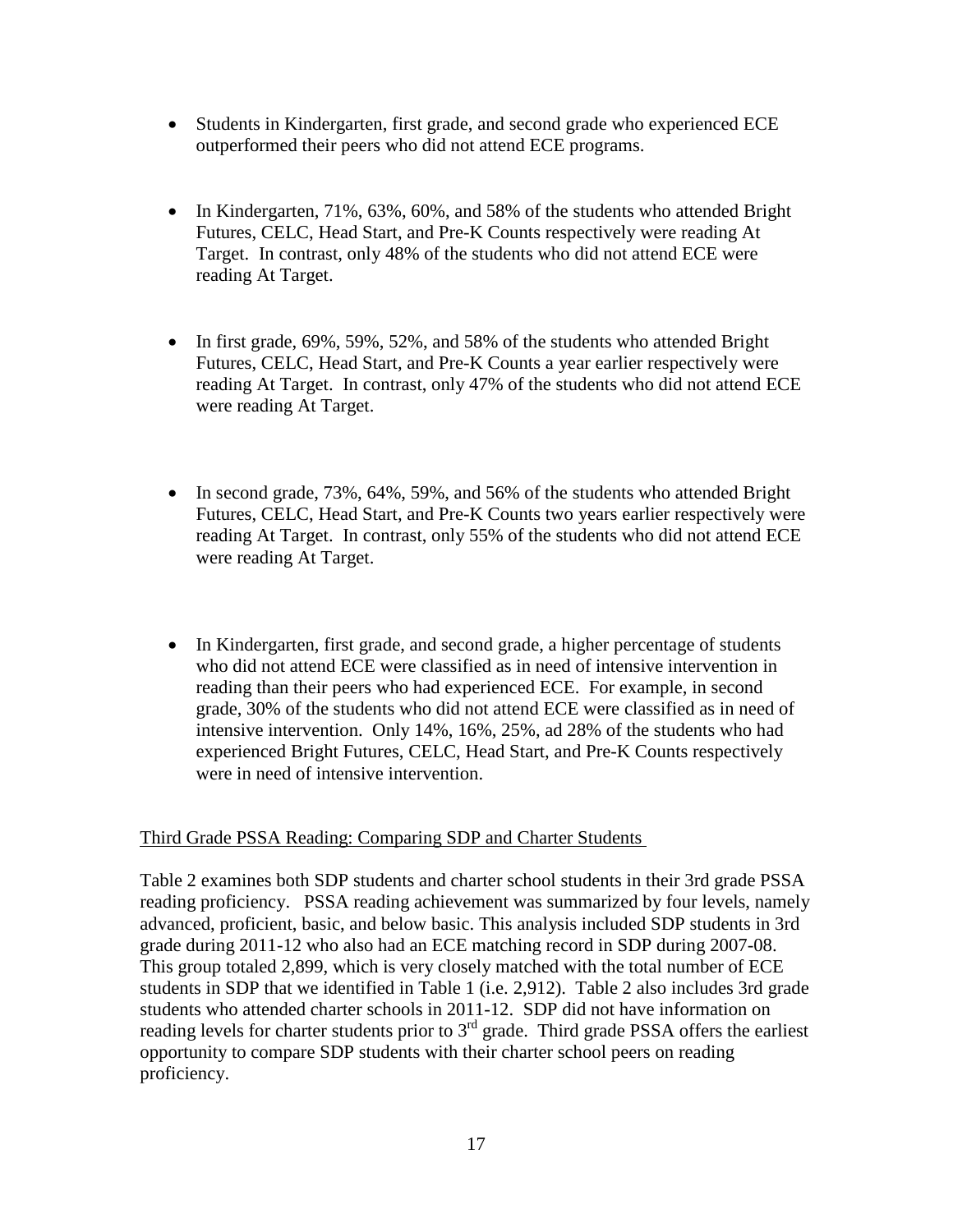On 3rd grade PSSA reading proficiency, ARC makes several observations (see Table 2):

• The School District of Philadelphia enrolled a total of 2,899 third graders who had ECE experience and who took the PSSA in 2011-12. Charter schools enrolled a total of 933 students who took the PSSA in 2011-12. Although SDP did not maintain the ECE record for charter students, charter students who attended ECE were likely to have high reading achievement. For these two groups of students overall (i.e. combining 2,899 and 933), 48% of them performed at the proficient and advanced levels in reading in PSSA. Only 35% performed below basic proficiency.

• In charter schools, there were 933 third graders who took the PSSA in 2011-12. For these charter students, 55% performed at the proficient and advanced levels in reading in PSSA. Only 28% performed below basic proficiency.

• In district schools, there were 2,899 third graders who had ECE experience and who also took the PSSA in 2011-12. For these district students, 47% performed at the proficient and advanced levels in reading in PSSA. Only 37% performed below basic proficiency.

• Based on this analysis of the two specific groups of students, third graders with ECE experience in SDP did not perform as well as their charter school peers on PSSA reading in 2011-12. As noted above, even though SDP did not maintain ECE record for charter students, ARC can reasonably assume that some charter students included in this analysis did participate in ECE.

## ECE Student Subgroups in First Grade Reading

In considering first grade reading performance for different subgroups of students with ECE records in SDP, ARC makes several observations (see Tables 3-7):

• Racial and ethnic minority students who had an ECE record performed better than their peers who did not have an ECE record in SDP. For example, 48% of the Latino students who received ECE service from SDP performed at target in reading in the first grade, comparing with only 34% of their non-ECE peers (Table 3)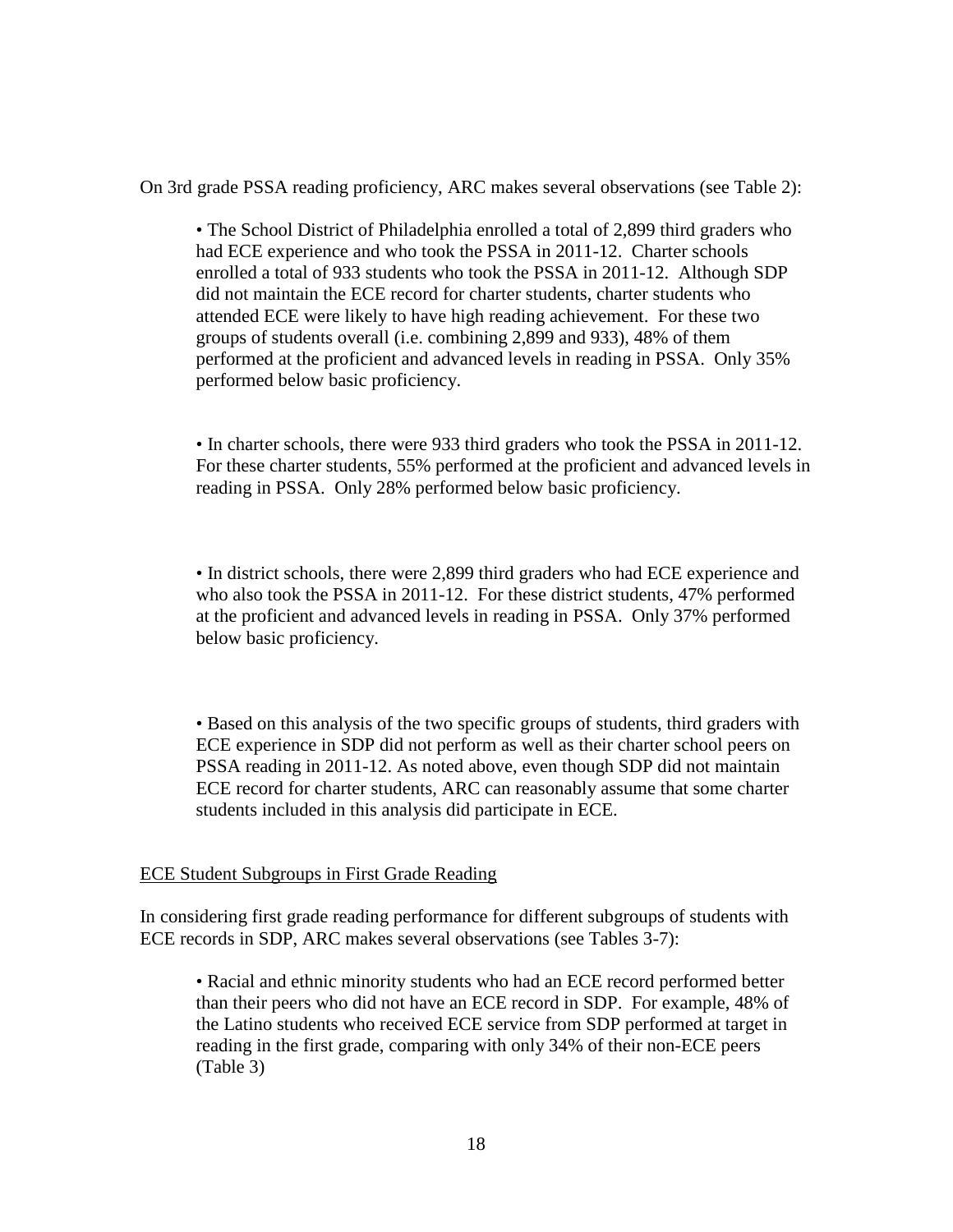• Low-income students who had ECE SDP record generally performed better than their peers who did not have an ECE record in SDP. For example, 60% of the students who were eligible for free lunch based on federal income guidelines (FA) performed at target in reading in the first grade, comparing with 51% of their non-ECE peers. Further, 49% of the students with an ECE SDP record and who were eligible for Medicaid and other state support programs performed at target in reading in the first grade, comparing with 37% of their non-ECE peers (Table 4)

• Both female and male students who had an ECE record performed better than their peers who did not have an ECE record in SDP. For example, 56% of the female students who received ECE service from SDP performed at target in reading in the first grade, comparing with 49% of their non-ECE peers (Table 5)

• Regarding students with Limited English Proficiency (LEP), 43% of the LEPs who received SDP ECE were performing at target, comparing to only 29% of the LEP students who did not have an ECE record. Consequently, the gap for reading at target between LEP students and their non-LEP peers was smaller for those who had an ECE record in SDP. For example, the gap was 10 percentage points between these two groups of students when they received ECE services in SDP. In contract, the gap was 17 percentage points between these two groups of students when they did not have an ECE record in SDP (Table 6).

• For students with disabilities, the percentage of students who were reading at target was comparable among those with or without an ECE record in SDP. Only about 16%-17% were reading at target in the first grade (Table 7)

#### ECE Student Subgroups in Third Grade Reading

In considering reading performance at third grade for different subgroups of students with ECE record in SDP, ARC makes several observations (see Tables 8-12):

• Racial and ethnic minority students who had an ECE record performed generally better than their peers who did not have an ECE record in SDP in PSSA at the third grade in 2011-12. In particular, 45% of the Latino students who received ECE service from SDP performed at the proficient and advanced levels in third grade reading, comparing with only 37% of their non-ECE peers (Table 8)

• Both female and male students who had an ECE record performed at a generally comparable level as their peers who did not have an ECE record in SDP. For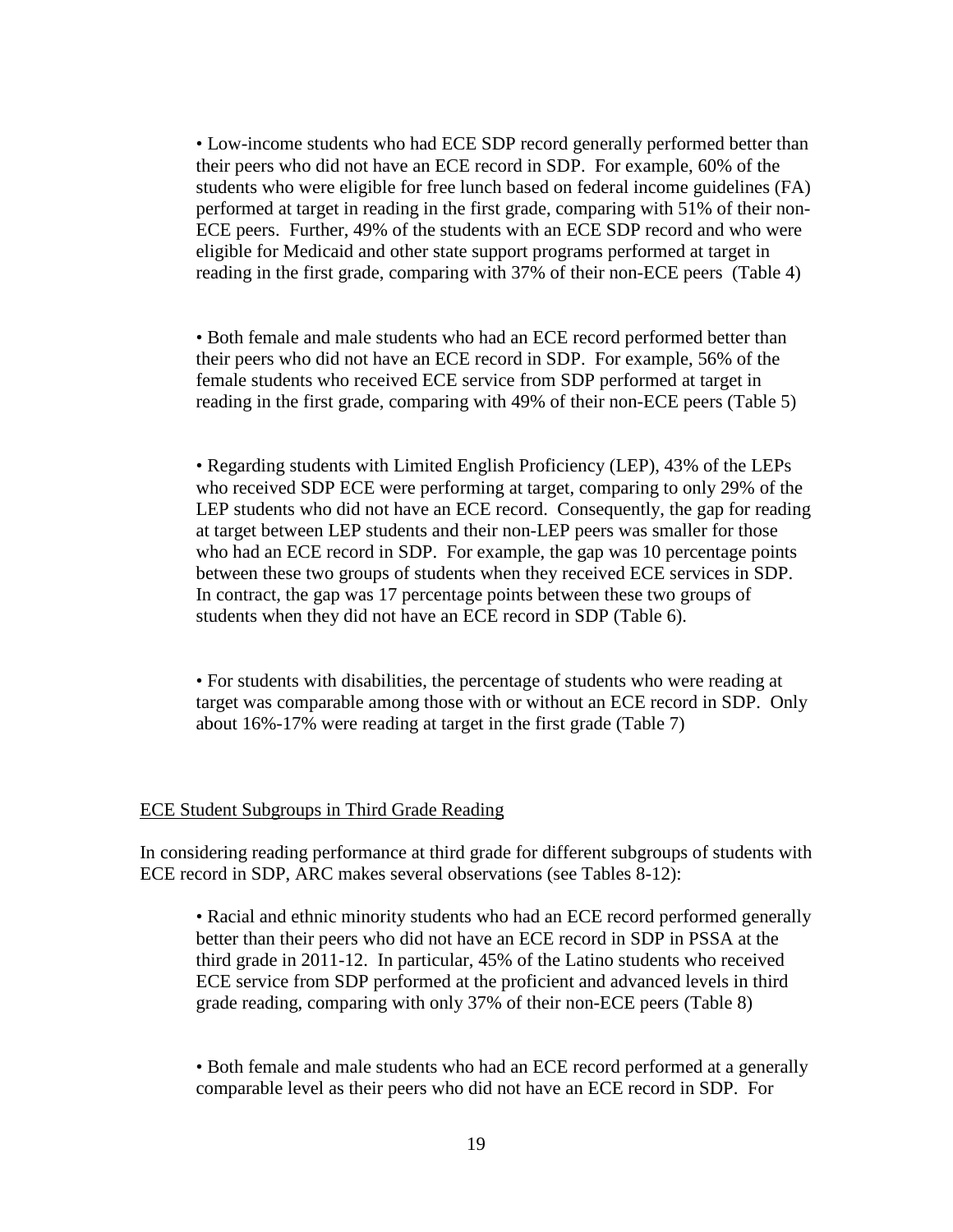example, 42% of the male students who received ECE service from SDP performed at the proficient and advanced levels in third grade reading, comparing with 38% of their non-ECE peers (Table 9)

• Low-income students who had ECE SDP record generally performed better than their peers who did not have an ECE record in SDP. For example, 66% of the students who were eligible for free lunch based on federal income guidelines (FA) performed at proficiency or better in reading in third grade, comparing with 57% of their non-ECE peers. Further, 41% of the students with an ECE SDP record and who were eligible for Medicaid and other state support programs performed at proficiency or better in reading in third grade, comparing with 37% of their non-ECE peers (Table 10)

• For students with Limited English Proficiency (LEP) who did not have an ECE record in SDP, 22% performed at or above the proficiency level in third grade reading. This percentage was higher than the LEP students who received ECE services from either community partners or the SDP (19% and 18% at proficiency or above respectively). This performance difference merits further examination. Consequently, the gap for reading at or above proficiency between LEP students and their non-LEP peers was slightly wider for those who had an ECE record in SDP. For example, the gap was 25 percentage points between these two groups of students when they did not receive ECE services in SDP. In contrast, the gap was 30 percentage points between these two groups of students when they had an ECE record in SDP (Table 11).

• For students with disabilities who received ECE service from community partner organizations, 24% performed at or above the proficiency level in third grade reading. This percentage was much higher than those who either did not have ECE record or those who received ECE service from SDP. Consequently, the reading gap was narrower between students with disabilities and their non-IEP peers when community partners provided the ECE services. The gap was 23 percentage points as compared to 33 and 37 percentage points for those who did not have an ECE record or who received SDP ECE services respectively (Table 12)

#### **Policy Implications on Early Literacy**

The data presented above appear to demonstrate that SDP ECE services have narrowed the reading gap for their students when compared with their non-ECE peers in the year or two immediately following the Pre-K services. Early identification of reading needs form the basis for early intervention, which may result in better reading achievement and reducing remediation cost in later grades. By the time students took the PSSA in the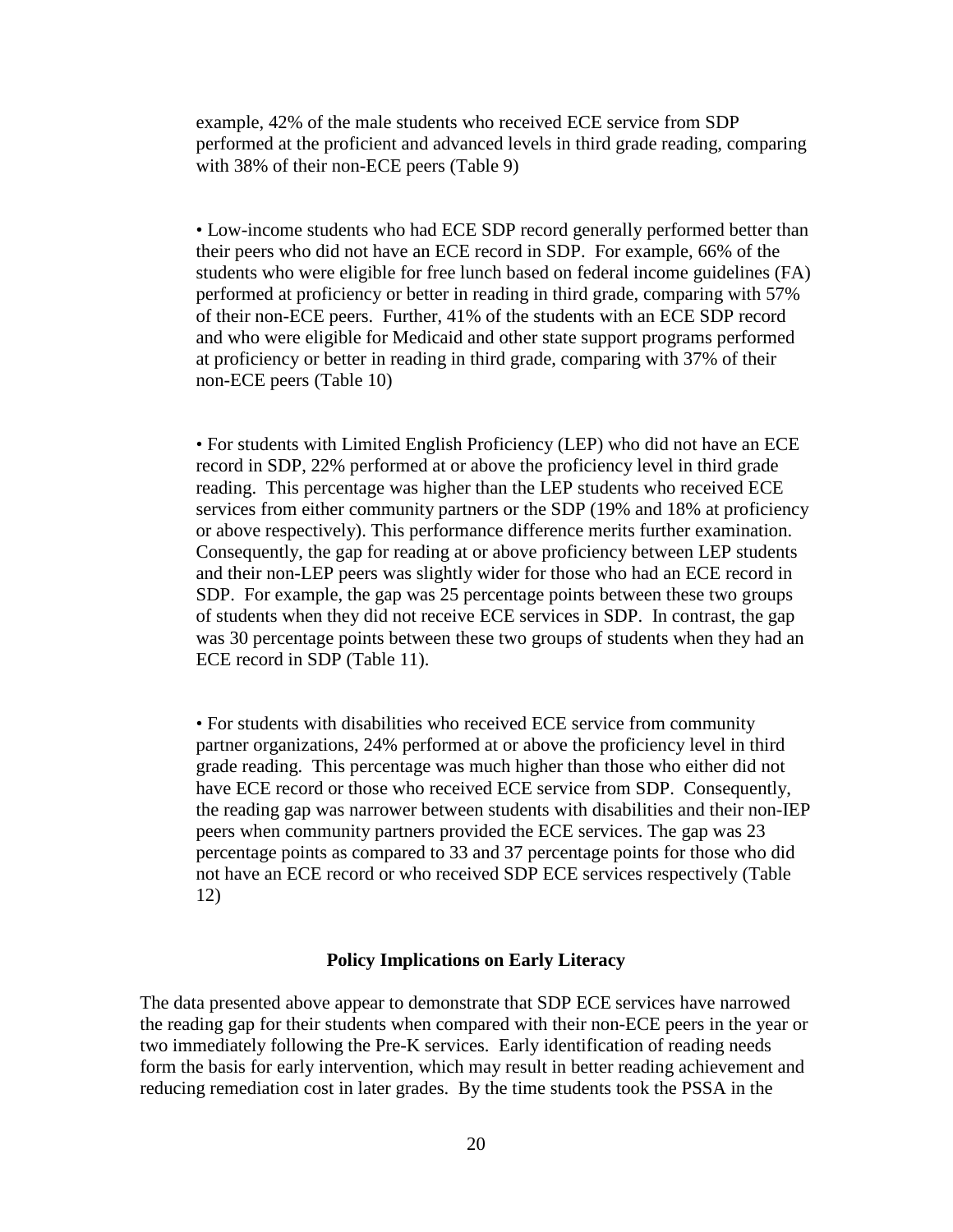third grade, the benefits of ECE in reading proficiency tended to fade. ARC believes that SDP has not fully capitalized the benefits of ECE in implementing reading strategies during Kindergarten through third grade.

The attainment of reading proficiency by the end of the third grade is one of the most important indicators of future academic success for all children. Consequently, there is an urgent need to reverse the trend described above of children losing ground in reading in the early grades. The analysis completed by ARC provides evidence that if students who are made reading ready as a result of these early childhood education experiences are identified and supported in the early grades (K-3) the benefits of ECE will be both retained and broadened. There is no doubt that every reform initiative from Kindergarten onward can be profoundly and positively affected by ECE.

ARC recommends the SRC and the Superintendent make it a priority to scale up the practices implemented by ECE providers that are associated with strong reading performance for particular subgroups of students, as suggested in this report. Among the findings on reading performance are:

- ECE services provided by community partners and the SDP were associated with a substantial percentage of Latino 3rd graders who scored at the level of proficiency or above in reading in the third grade PSSA.
- SDP Pre-K programs demonstrated that a higher percentage of their male students were meeting the PSSA reading proficiency level and better.
- Low-income students who had ECE SDP record generally performed better than their peers who did not have an ECE record in SDP.
- Community partners were more effective in preparing students with disabilities for reading proficiency by the time they took the PSSA in the third grade.
- At the same time, ARC observes a fading out of reading readiness as ECE students moved from Kindergarten to elementary grades.

In light of these findings, we further urge the SRC and the Superintendent to implement assessment-based intervention strategies in the early grades so that students who enter Kindergarten and first grade with strong reading skills do not lose ground. A more focused support system is necessary to ensure the learning transition from Pre-K to Kindergarten and the early elementary grades. K-2 teachers need to be fully engaged in student assessment of reading readiness. Diagnostic findings must be used to inform reading instruction across all early elementary grades on an ongoing manner in SDP. Full implementation of these practices will contribute to the District's aspiration of ensuring that all children become a proficient reader by the end of their third grade.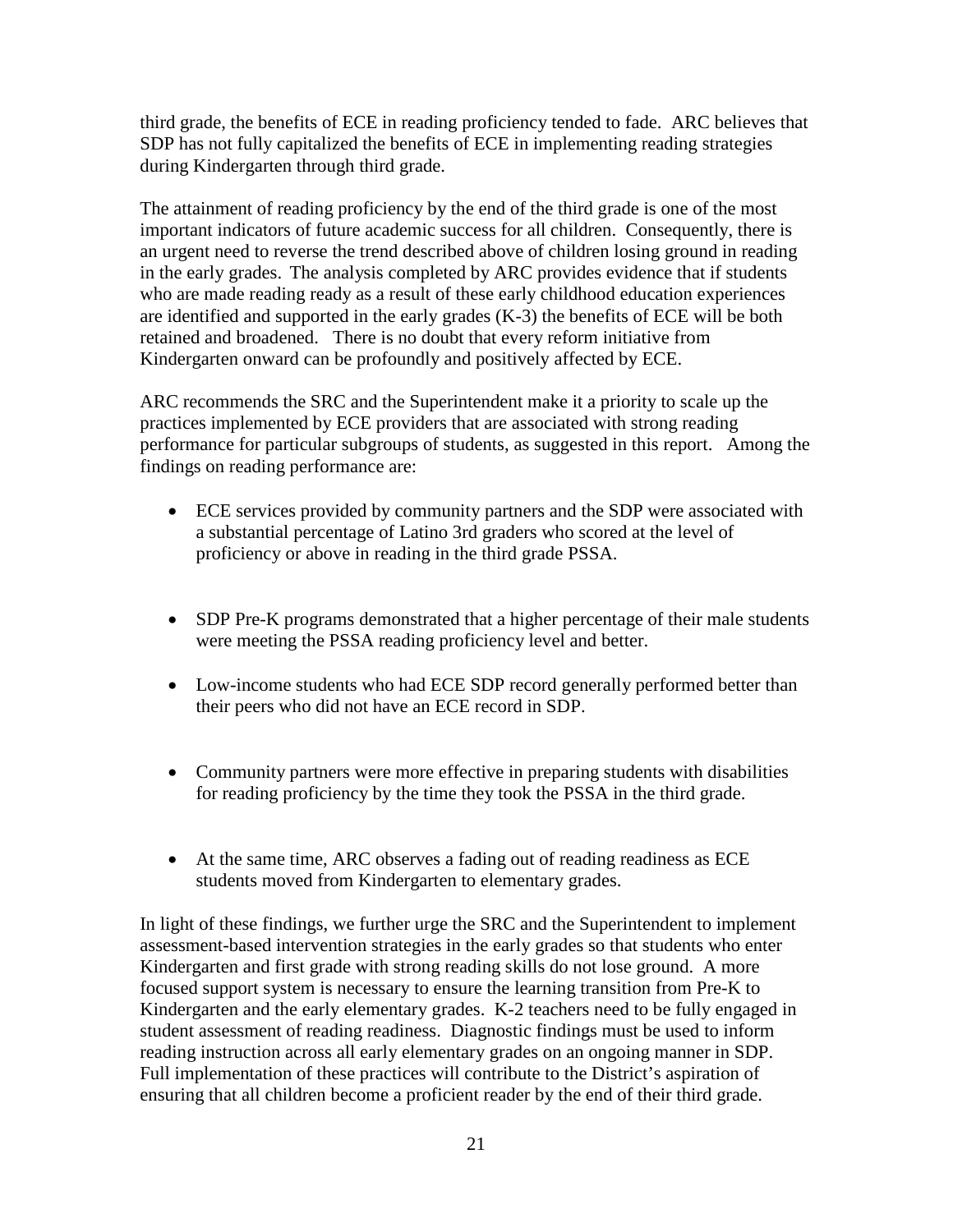Finally, the district needs to move toward an accountability system that includes data on reading readiness for charter students in Pre-K through 2nd grade. Currently, Pre-K status for charter students is not part of the district data system. Data inclusion constitutes the necessary first step toward a more coherent support and monitoring system in the district. Our analysis shows that of the 933 third graders who took the PSSA reading assessment, 45% of them scored basic or below basic. There is clearly room for charter school improvement in reading.

To conclude, the district has an opportunity to build on the accomplishments of its Pre-K program with greater coordination on reading assessment and instruction in K-2. How can the district reverse the trend of losing ground as ECE students move toward third grade? What kind of support system should the SDP institute to ensure these effects are sustained? These are the critical issues that ARC urges the SRC and the Superintendent to give priority to even in the current climate of fiscal stress.

## **Key Issues in Accountability Review**

This report has identified several key areas of focus for ARC through next year. Among the top issues are:

- ARC will focus on identifying the specific measures by which the District will be assessed in meeting its Action Plan objectives. ARC will examine how resources are deployed and the results of implementation of the initiatives described in the Action Plan to determine if the SRC and the District have done what they have committed to do in its public statements.
- ARC sees the need for SDP to implement a system of data accountability that uniformly applies to both charter schools and SDP schools. The lack of data transparency among charter schools is especially troubling from an accountability standpoint. ARC is hopeful that all charter schools will become part of the data accountability system in the near future.
- There is an urgent need to review and redesign the state funding formula so that resources are equitably distributed to meet the needs of the students in Philadelphia. As SRC Commissioner Joseph Dworetzky pointed out, state and local financing of charter schools may unfairly deprive District-run schools and students enrolled in them critical education resources.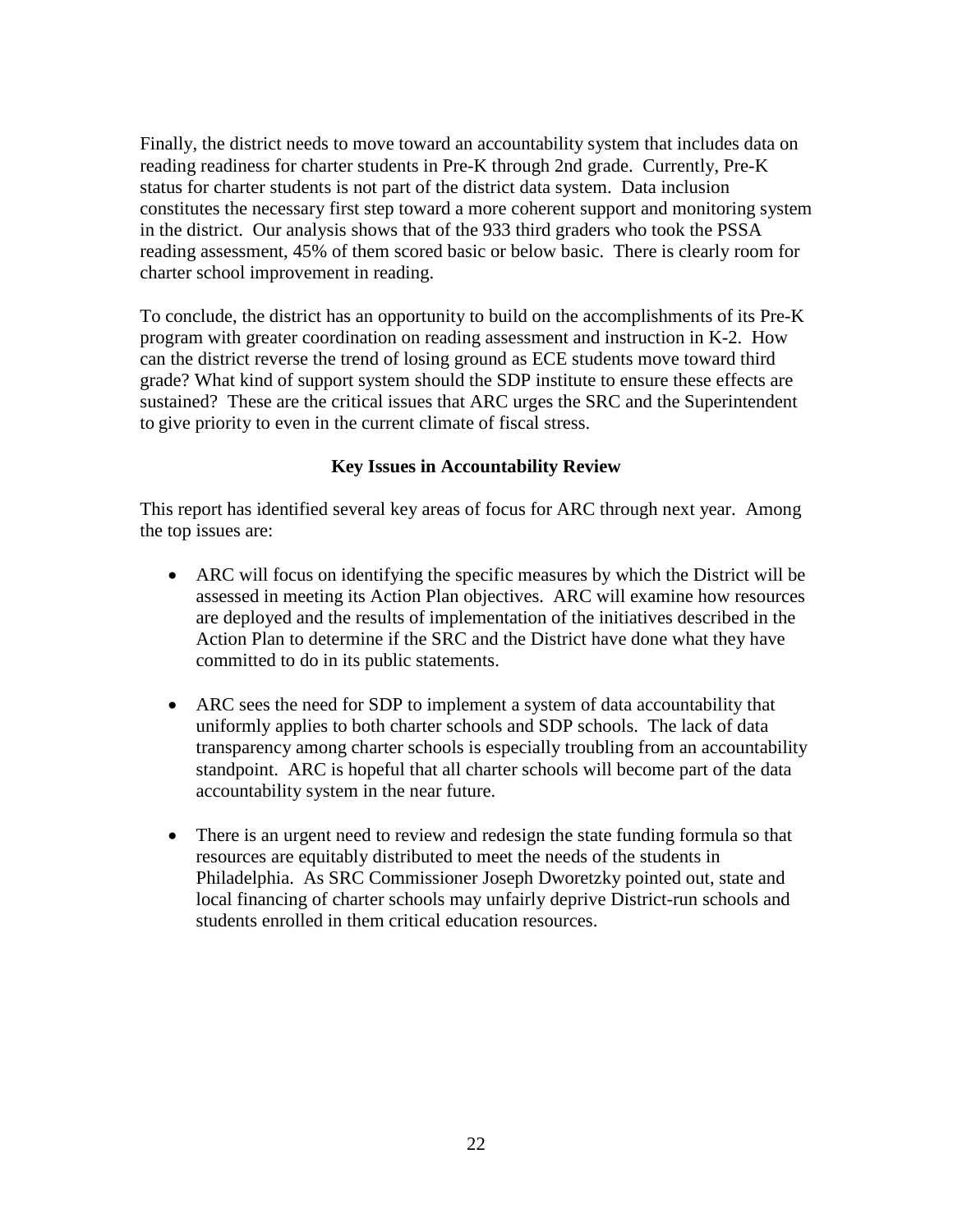**Tables 1-12**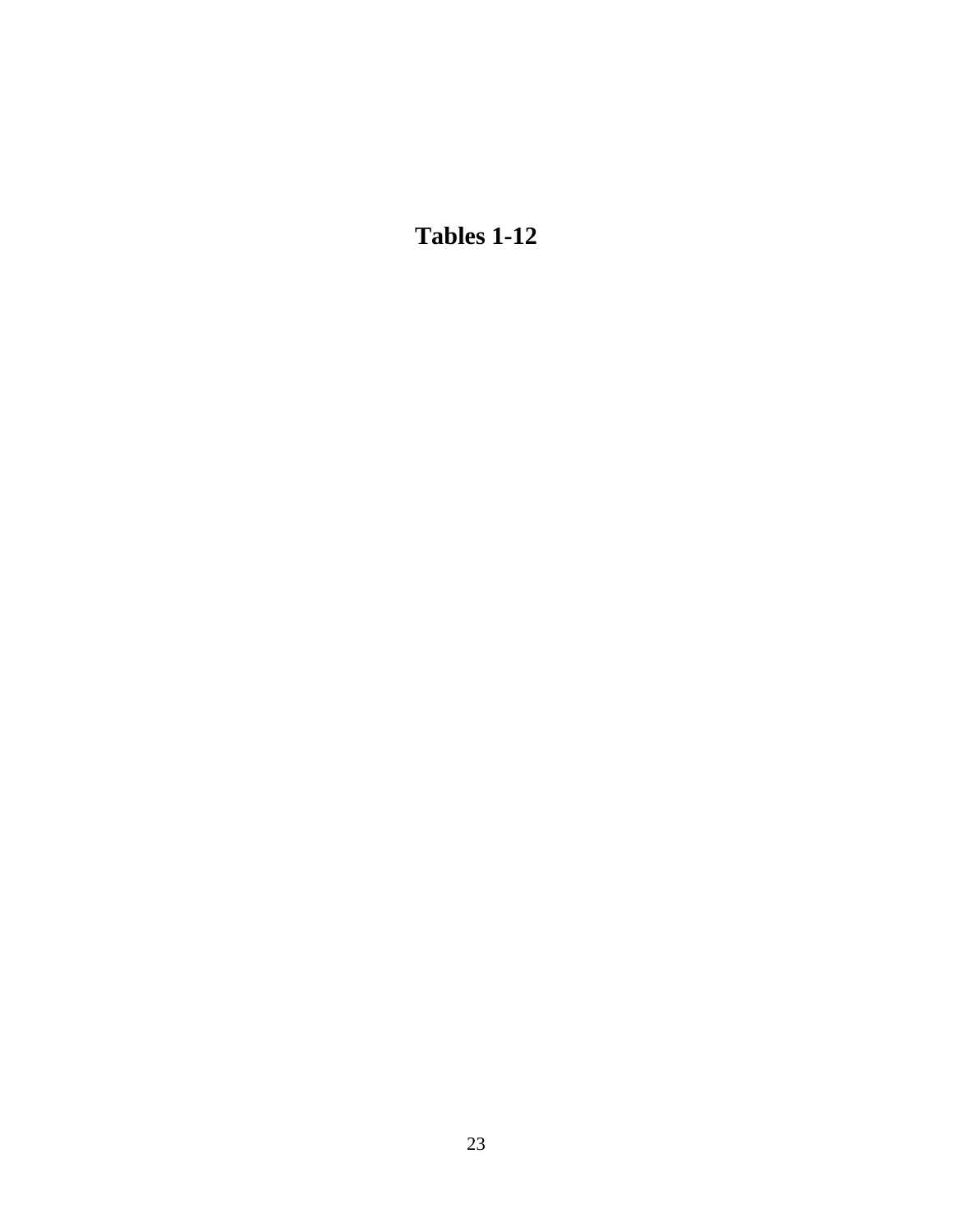|        |                |               | Table 1. Yearly Reading Levels by ECE Program Type for Students who Attended Pre-K in SDP, 2007-08 |                |                      |                       |              |                       |               |           |  |
|--------|----------------|---------------|----------------------------------------------------------------------------------------------------|----------------|----------------------|-----------------------|--------------|-----------------------|---------------|-----------|--|
|        |                |               | End of year Kindergarten                                                                           |                |                      | End of year 1st Grade |              | End of year 2nd Grade |               |           |  |
|        |                | Reading Level |                                                                                                    |                | <b>Reading Level</b> |                       |              |                       | Reading Level |           |  |
|        |                | At            | Strategic                                                                                          | Intensive      | At                   | Strategic             | Intensive    | At                    | Strategic     | Intensive |  |
|        |                | Target        | Intervent                                                                                          | Intervent      | Target               | Intervention          | Intervention | Target                | Interven      | Intervent |  |
|        |                |               | ion                                                                                                | ion            |                      |                       |              |                       | tion          | ion       |  |
| Pre-K  | No Pre-K       | 3215          | 2419                                                                                               | 1090           | 3552                 | 2063                  | 1966         | 4314                  | 1135          | 2329      |  |
| Progra | in SDP         | 48%           | 36%                                                                                                | 16%            | 47%                  | 27%                   | 26%          | 55%                   | 15%           | 30%       |  |
| m in   | <b>Bright</b>  | 235           | 90                                                                                                 | 4              | 234                  | 65                    | 39           | 235                   | 42            | 46        |  |
| SDP    | <b>Futures</b> | 71%           | 27%                                                                                                | 1%             | 69%                  | 19%                   | 12%          | 73%                   | 13%           | 14%       |  |
| 2007-  | <b>CELC</b>    | 63            | 28                                                                                                 | $\overline{2}$ | 55                   | 27                    | 11           | 55                    | 17            | 14        |  |
| 08     |                | 68%           | 30%                                                                                                | 2%             | 59%                  | 29%                   | 12%          | 64%                   | 20%           | 16%       |  |
|        | Head           | 1240          | 799                                                                                                | 35             | 1110                 | 615                   | 415          | 1217                  | 336           | 510       |  |
|        | Start          | 60%           | 39%                                                                                                | 2%             | 52%                  | 29%                   | 19%          | 59%                   | 16%           | 25%       |  |
|        | Pre-K          | 86            | 60                                                                                                 | 3              | 96                   | 43                    | 26           | 88                    | 25            | 43        |  |
|        | Counts         | 58%           | 40%                                                                                                | 2%             | 58%                  | 26%                   | 16%          | 56%                   | 16%           | 28%       |  |

Percentages are for students who had an end of the year reading score

The percentages represent the students within a program at each intervention level. For example 71% of Bright Futures students were At Target in Kindergarten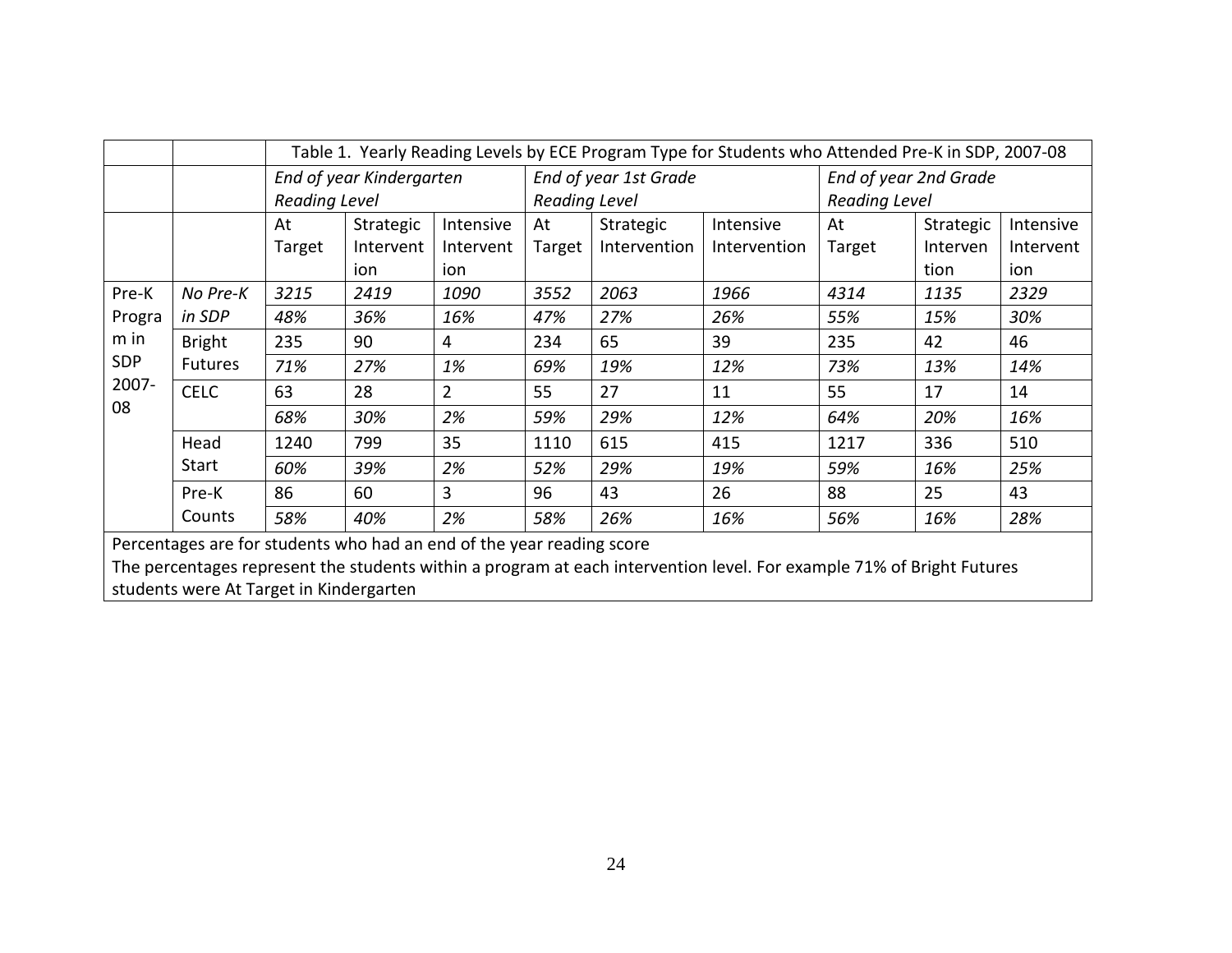|                                                  | Total Number of<br>Students who took<br><b>PSSA</b> | Advanced | Proficient | Basic | Below<br>Basic | Number of Students<br>who did not take<br><b>PSSA</b> |
|--------------------------------------------------|-----------------------------------------------------|----------|------------|-------|----------------|-------------------------------------------------------|
| <b>CHARTER</b>                                   | 933                                                 | 94       | 417        | 163   | 259            |                                                       |
|                                                  |                                                     | 10%      | 45%        | 17%   | 28%            | 48                                                    |
| <b>DISTRICT</b><br>(Only                         | 2899                                                | 252      | 1093       | 474   | 1080           |                                                       |
| <b>Students</b><br>with ECE<br>Record in<br>SDP) |                                                     | 9%       | 38%        | 16%   | 37%            | 195                                                   |
| <b>TOTAL</b><br>(for the                         | 3843                                                | 346      | 1512       | 637   | 1348           |                                                       |
| two<br>groups)                                   |                                                     | 9%       | 39%        | 17%   | 35%            | 245                                                   |

Table 2. PSSA Proficiency Level by Third Grade School Type, 2011-12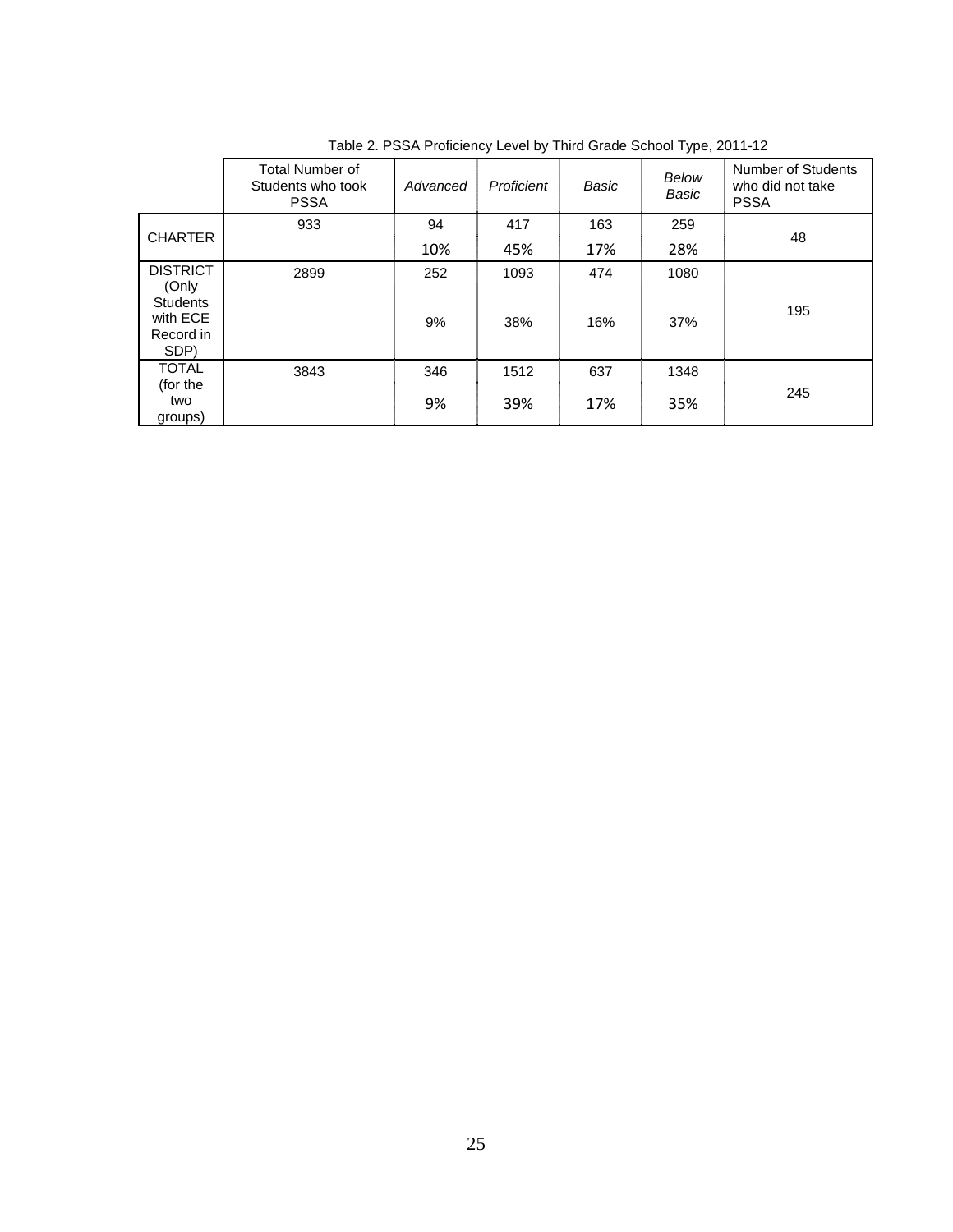Table 3. First Grade End of 2011-12 Reading Levels by ECE Designation and Race/Ethnicity

|                        | At Target | <b>Strategic Intervention</b> | Intensive Intervention | <b>Grand Total</b> |
|------------------------|-----------|-------------------------------|------------------------|--------------------|
| No ECE Record in SDP   | 44%       | 28%                           | 28%                    | 100%               |
| <b>ASIAN</b>           | 56%       | 22%                           | 22%                    | 100%               |
| BLACK/AFRICAN AMERICAN | 40%       | 31%                           | 28%                    | 100%               |
| HISPANIC/LATINO        | 34%       | 27%                           | 39%                    | 100%               |
| MULTI RACIAL/OTHER     | 40%       | 26%                           | 34%                    | 100%               |
| <b>WHITE</b>           | 60%       | 23%                           | 17%                    | 100%               |
| <b>PARTNER</b>         | 49%       | 28%                           | 23%                    | 100%               |
| <b>ASIAN</b>           | 70%       | 24%                           | 6%                     | 100%               |
| BLACK/AFRICAN AMERICAN | 46%       | 28%                           | 25%                    | 100%               |
| HISPANIC/LATINO        | 41%       | 30%                           | 29%                    | 100%               |
| MULTI RACIAL/OTHER     | 56%       | 29%                           | 16%                    | 100%               |
| <b>WHITE</b>           | 62%       | 26%                           | 12%                    | 100%               |
| <b>SDP</b>             | 52%       | 29%                           | <b>19%</b>             | 100%               |
| <b>ASIAN</b>           | 67%       | 21%                           | 13%                    | 100%               |
| BLACK/AFRICAN AMERICAN | 50%       | 30%                           | 20%                    | 100%               |
| HISPANIC/LATINO        | 48%       | 28%                           | 23%                    | 100%               |
| MULTI RACIAL/OTHER     | 56%       | 30%                           | 14%                    | 100%               |
| <b>WHITE</b>           | 58%       | 29%                           | 13%                    | 100%               |
| <b>Grand Total</b>     | 46%       | 28%                           | 26%                    | 100%               |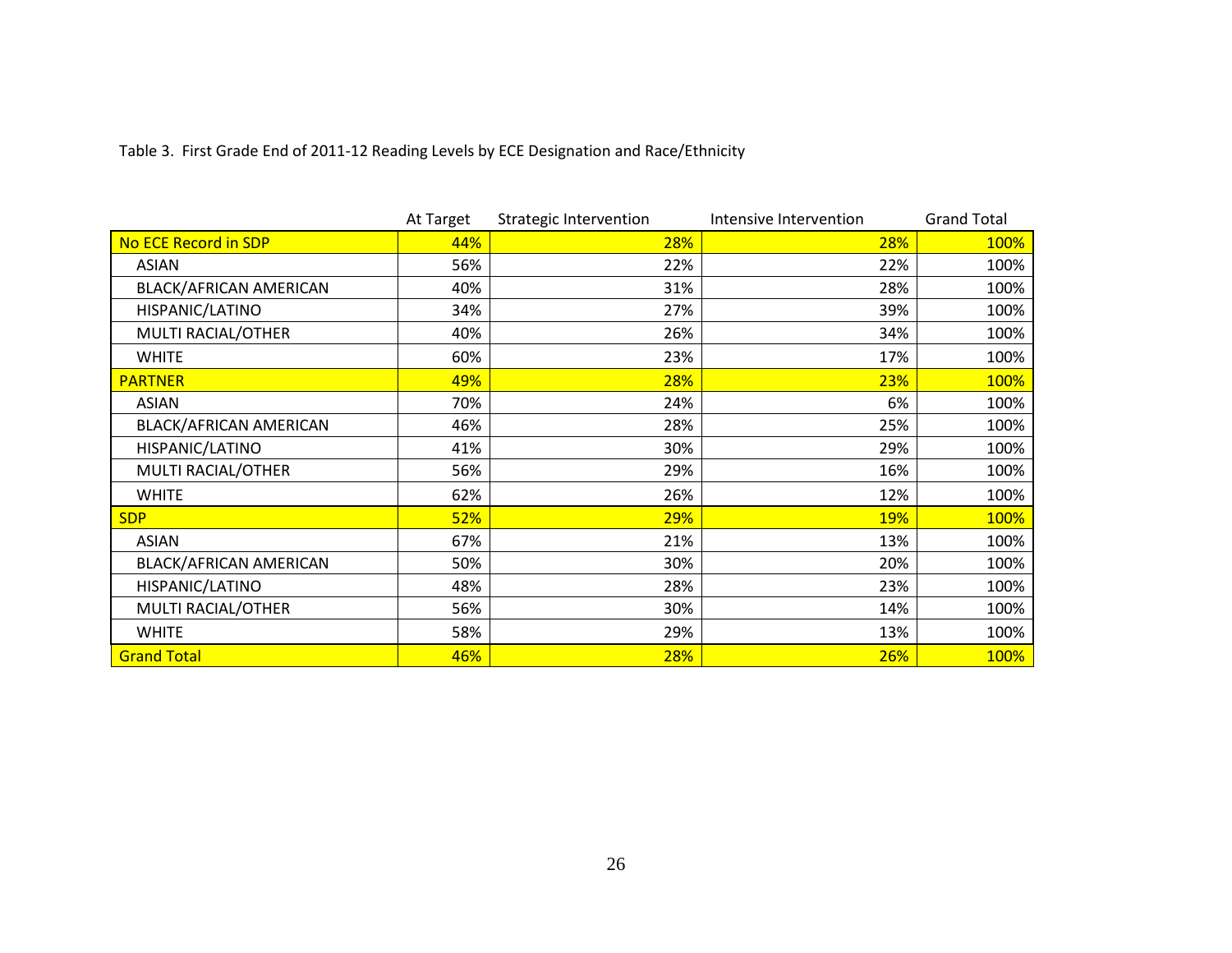|                    | At Target | <b>Strategic Intervention</b> | Intensive Intervention | <b>Grand Total</b> |
|--------------------|-----------|-------------------------------|------------------------|--------------------|
| No ECE Record      |           |                               |                        |                    |
| in SDP             | 44%       | 28%                           | 28%                    | 100%               |
| FA                 | 51%       | 28%                           | 21%                    | 100%               |
| <b>FT</b>          | 37%       | 29%                           | 33%                    | 100%               |
| <b>NA</b>          | 56%       | 24%                           | 20%                    | 100%               |
| <b>RA</b>          | 60%       | 27%                           | 13%                    | 100%               |
| <b>PARTNER</b>     | 49%       | 28%                           | 23%                    | 100%               |
| FA                 | 47%       | 44%                           | 9%                     | 100%               |
| <b>FT</b>          | 45%       | 28%                           | 27%                    | 100%               |
| ΝA                 | 59%       | 25%                           | 16%                    | 100%               |
| <b>RA</b>          | 67%       | 24%                           | 10%                    | 100%               |
| <b>SDP</b>         | 52%       | 29%                           | <b>19%</b>             | 100%               |
| FA                 | 60%       | 30%                           | 11%                    | 100%               |
| <b>FT</b>          | 49%       | 29%                           | 22%                    | 100%               |
| <b>NA</b>          | 61%       | 27%                           | 13%                    | 100%               |
| <b>RA</b>          | 58%       | 31%                           | 11%                    | 100%               |
| <b>Grand Total</b> | 46%       | 28%                           | 26%                    | 100%               |

Table 4. First Grade End of 2011-12 Reading Levels by ECE Designation and Free and Reduced Price Lunch

FA: Free Lunch based on federal income guidelines

FT: Free Lunch based on state program eligibility

NA: No Free/Reduced Price Lunch

RA: Reduced Price lunch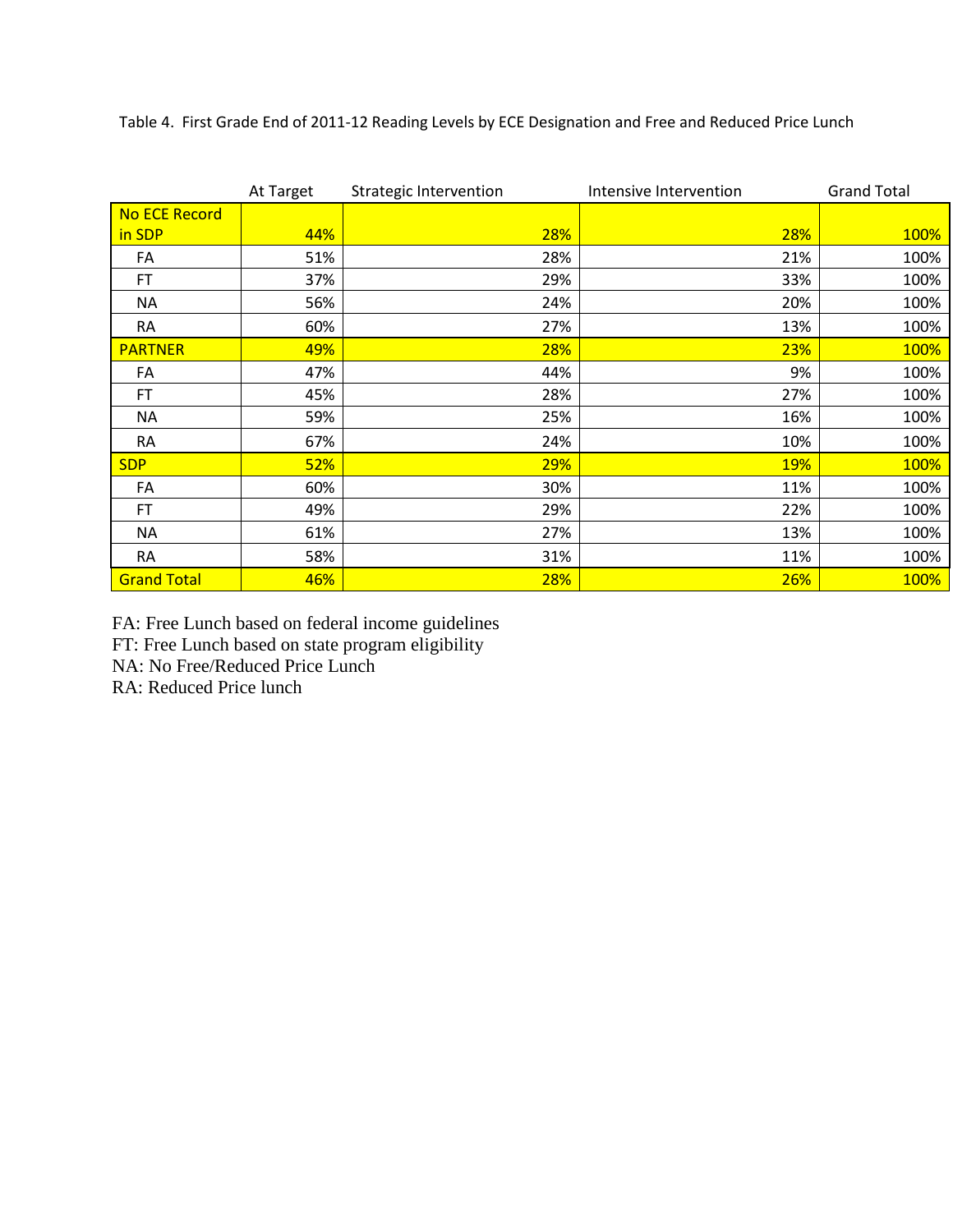## Table 5. First Grade End of 2011-12 Reading Levels by ECE Designation and Gender

|                    | At Target | Strategic Intervention | Intensive Intervention | <b>Grand Total</b> |
|--------------------|-----------|------------------------|------------------------|--------------------|
| No ECE Record      |           |                        |                        |                    |
| in SDP             | 44%       | 28%                    | 28%                    | 100%               |
| <b>FEMALE</b>      | 49%       | 27%                    | 24%                    | 100%               |
| <b>MALE</b>        | 39%       | 29%                    | 32%                    | 100%               |
| <b>PARTNER</b>     | 49%       | 28%                    | 23%                    | 100%               |
| <b>FEMALE</b>      | 53%       | 28%                    | 19%                    | 100%               |
| <b>MALE</b>        | 44%       | 29%                    | 27%                    | 100%               |
| <b>SDP</b>         | 52%       | 29%                    | <b>19%</b>             | 100%               |
| <b>FEMALE</b>      | 56%       | 28%                    | 16%                    | 100%               |
| <b>MALE</b>        | 48%       | 29%                    | 23%                    | 100%               |
| <b>Grand Total</b> | 46%       | 28%                    | 26%                    | 100%               |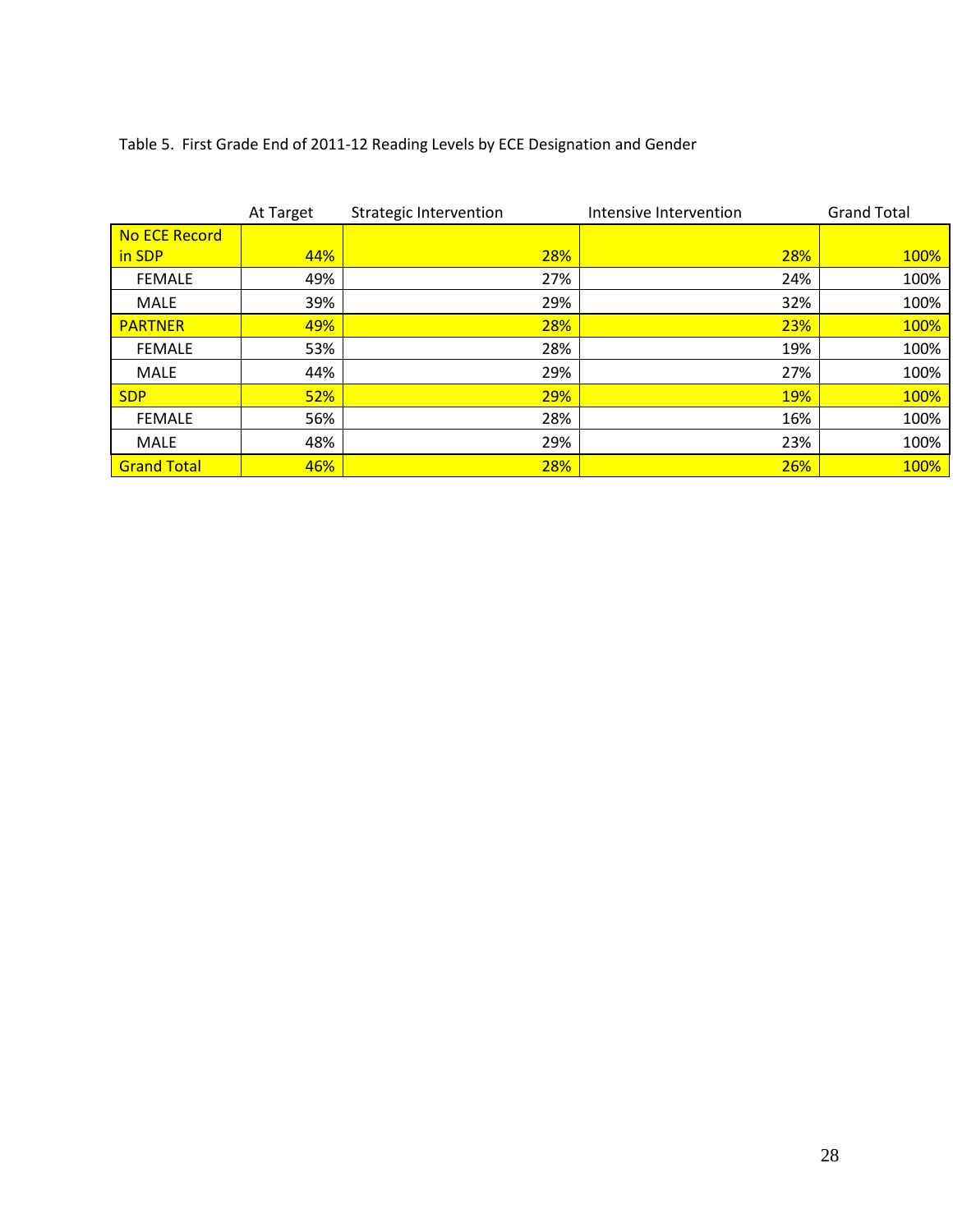Table 6. First Grade End of 2011-12 Reading Levels by ECE Designation and Limited English Proficiency (LEP)

|                    | At Target | <b>Strategic Intervention</b> | Intensive Intervention | <b>Grand Total</b> |
|--------------------|-----------|-------------------------------|------------------------|--------------------|
| No ECE Record      |           |                               |                        |                    |
| in SDP             | 44%       | 28%                           | <b>28%</b>             | 100%               |
| N                  | 46%       | 28%                           | 26%                    | 100%               |
| $\checkmark$       | 29%       | 27%                           | 44%                    | 100%               |
| <b>PARTNER</b>     | 49%       | 28%                           | 23%                    | 100%               |
| N                  | 50%       | 28%                           | 21%                    | 100%               |
| $\checkmark$       | 40%       | 28%                           | 32%                    | 100%               |
| <b>SDP</b>         | 52%       | 29%                           | 19%                    | 100%               |
| N                  | 53%       | 29%                           | 19%                    | 100%               |
| $\checkmark$       | 43%       | 31%                           | 25%                    | 100%               |
| <b>Grand Total</b> | 46%       | 28%                           | 26%                    | 100%               |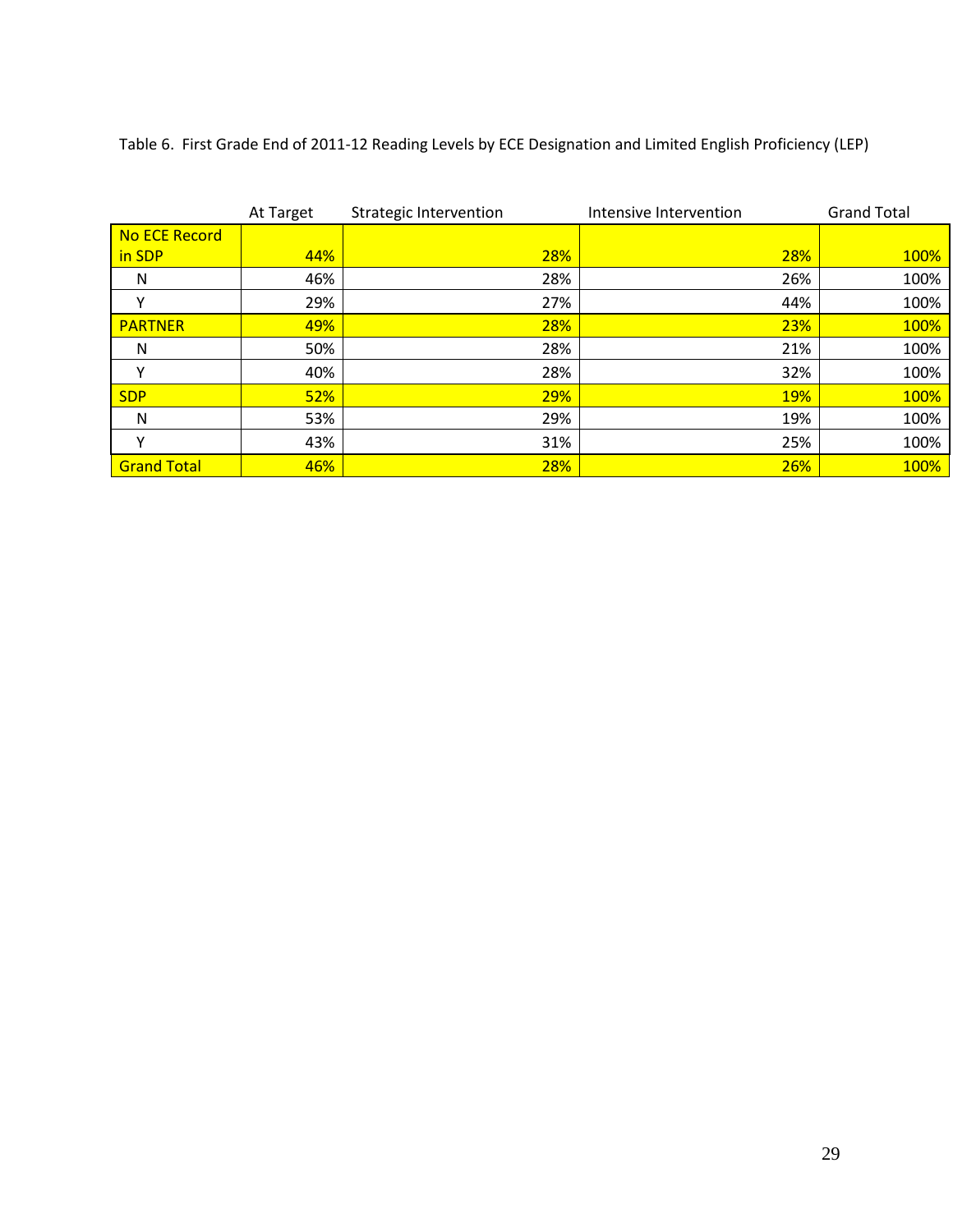## Table 7. First Grade End of 2011-12 Reading Levels by ECE Designation and Learning Disability

| Row Labels         | At Target | Strategic Intervention | Intensive Intervention |            | <b>Grand Total</b> |
|--------------------|-----------|------------------------|------------------------|------------|--------------------|
| No ECE Record      |           |                        |                        |            |                    |
| in SDP             | 44%       | 28%                    |                        | 28%        | 100%               |
| N                  | 47%       | 29%                    |                        | 25%        | 100%               |
|                    | 16%       | 22%                    |                        | 63%        | 100%               |
| <b>PARTNER</b>     | 49%       | 28%                    |                        | 23%        | 100%               |
| N                  | 51%       | 29%                    |                        | 20%        | 100%               |
|                    | 17%       | 20%                    |                        | 63%        | 100%               |
| <b>SDP</b>         | 52%       | 29%                    |                        | <b>19%</b> | 100%               |
| N                  | 54%       | 29%                    |                        | 17%        | 100%               |
|                    | 17%       | 24%                    |                        | 60%        | 100%               |
| <b>Grand Total</b> | 46%       | 28%                    |                        | 26%        | 100%               |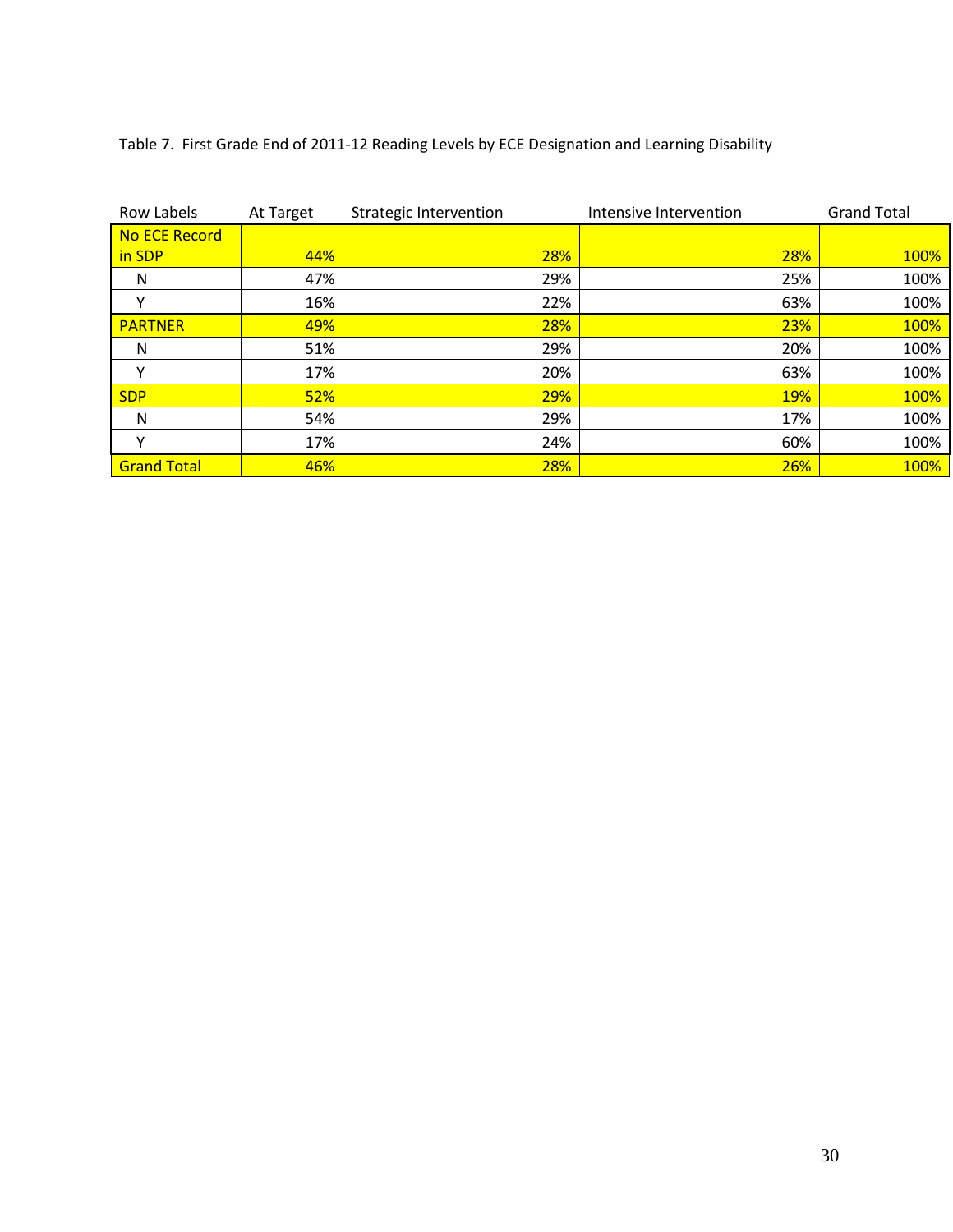|                             | Advanced | Proficient | Basic      | <b>Below Basic</b> | <b>Grand Total</b> |
|-----------------------------|----------|------------|------------|--------------------|--------------------|
| <b>No ECE Record in SDP</b> | 9%       | <b>35%</b> | <b>15%</b> | 41%                | 100%               |
| <b>ASIAN</b>                | 17%      | 44%        | 12%        | 27%                | 100%               |
| BLACK/AFRICAN AMERICAN      | 5%       | 33%        | 15%        | 47%                | 100%               |
| HISPANIC/LATINO             | 5%       | 32%        | 16%        | 47%                | 100%               |
| MULTI RACIAL/OTHER          | 12%      | 35%        | 16%        | 38%                | 100%               |
| <b>WHITE</b>                | 21%      | 44%        | 12%        | 23%                | 100%               |
| Partner                     | 8%       | 37%        | 16%        | 39%                | 100%               |
| <b>ASIAN</b>                | 23%      | 47%        | 17%        | 13%                | 100%               |
| BLACK/AFRICAN AMERICAN      | 5%       | 32%        | 17%        | 45%                | 100%               |
| HISPANIC/LATINO             | 5%       | 38%        | 17%        | 41%                | 100%               |
| MULTI RACIAL/OTHER          | 8%       | 38%        | 13%        | 42%                | 100%               |
| <b>WHITE</b>                | 16%      | 55%        | 13%        | 16%                | 100%               |
| <b>SDP</b>                  | 9%       | 38%        | <b>16%</b> | 37%                | 100%               |
| <b>ASIAN</b>                | 29%      | 50%        | 7%         | 13%                | 100%               |
| BLACK/AFRICAN AMERICAN      | 7%       | 35%        | 18%        | 40%                | 100%               |
| HISPANIC/LATINO             | 9%       | 36%        | 16%        | 38%                | 100%               |
| MULTI RACIAL/OTHER          | 6%       | 49%        | 13%        | 32%                | 100%               |
| <b>WHITE</b>                | 20%      | 51%        | 11%        | 17%                | 100%               |
| <b>Grand Total</b>          | 9%       | 36%        | <b>15%</b> | 40%                | 100%               |

Table 8. Third-Grade Reading PSSA Proficiency Levels by ECE Designation and Race/Ethnicity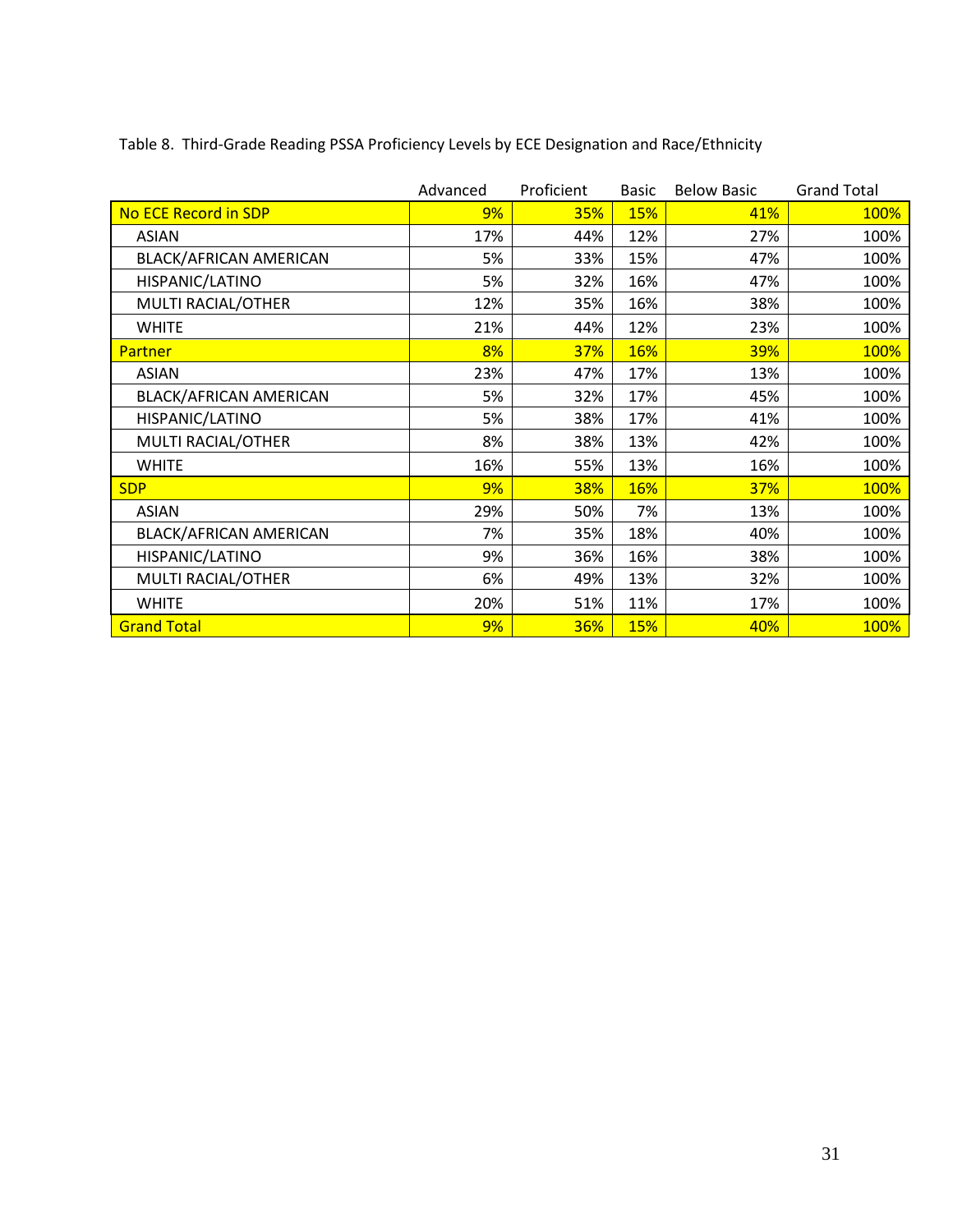|                      | Advanced | Proficient | <b>Basic</b> | <b>Below Basic</b> | <b>Grand Total</b> |
|----------------------|----------|------------|--------------|--------------------|--------------------|
| <b>No ECE Record</b> |          |            |              |                    |                    |
| in SDP               | 9%       | <b>35%</b> | <b>14%</b>   | 41%                | <b>100%</b>        |
| <b>FEMALE</b>        | 10%      | 39%        | 15%          | 35%                | 100%               |
| <b>MALE</b>          | 7%       | 31%        | 14%          | 46%                | 100%               |
| Partner              | 7%       | 37%        | <b>16%</b>   | <b>39%</b>         | 100%               |
| <b>FEMALE</b>        | 9%       | 41%        | 19%          | 31%                | 100%               |
| <b>MALE</b>          | 6%       | 33%        | 14%          | 45%                | 100%               |
| <b>SDP</b>           | 9%       | <b>38%</b> | <b>16%</b>   | <b>37%</b>         | 100%               |
| <b>FEMALE</b>        | 10%      | 40%        | 16%          | 33%                | 100%               |
| <b>MALE</b>          | 7%       | 35%        | 16%          | 40%                | 100%               |
| <b>Grand Total</b>   | 9%       | <b>35%</b> | <b>15%</b>   | 40%                | 100%               |

Table 9. Third Grade Reading PSSA Proficiency Levels by ECE Designation and Gender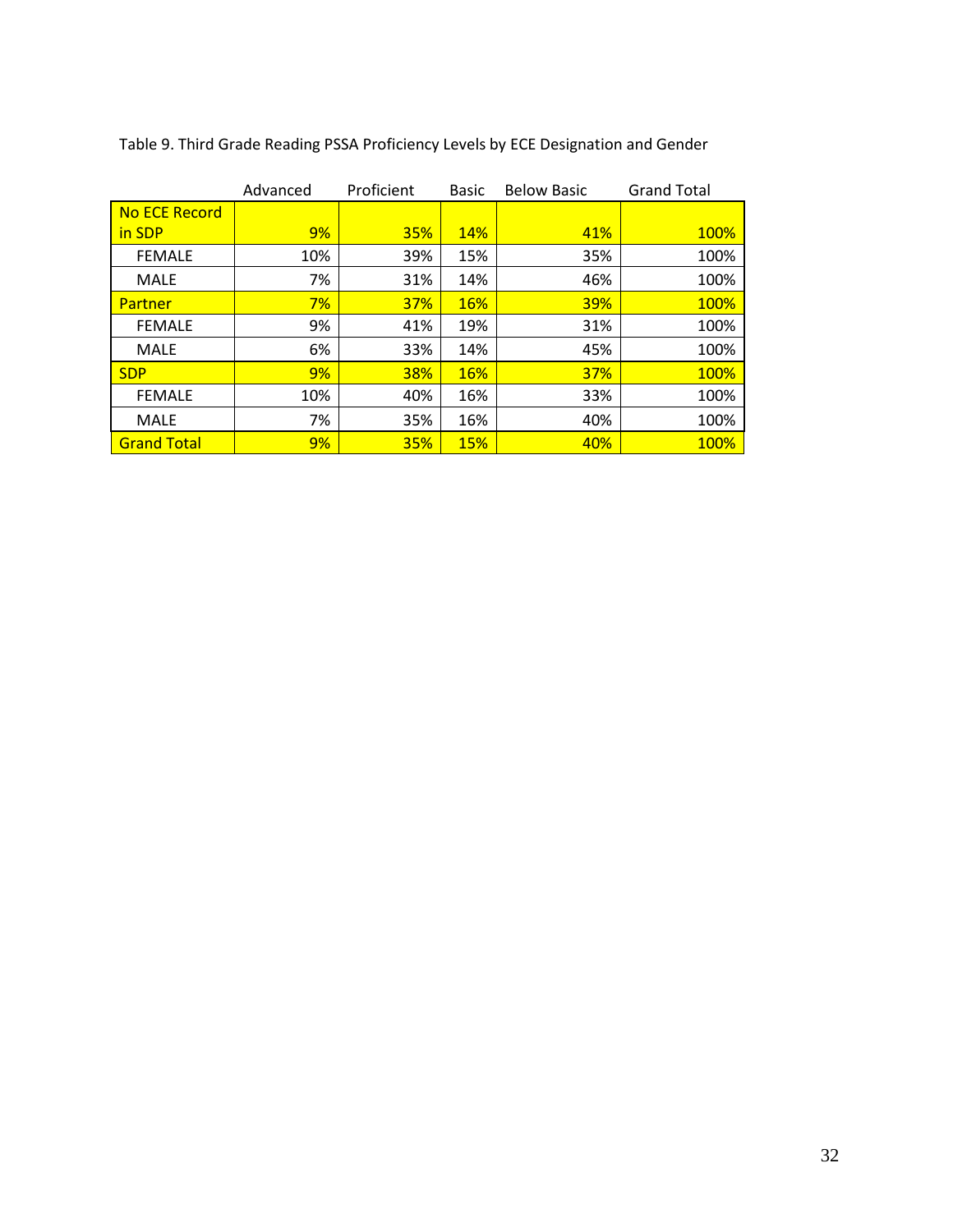Table 10. Third-Grade Reading PSSA Proficiency Levels by ECE Designation and Free and Reduced Price Lunch

|                         | Advanced | Proficient | <b>Basic</b> | <b>Below Basic</b> | <b>Grand Total</b> |
|-------------------------|----------|------------|--------------|--------------------|--------------------|
| <b>No ECE Record in</b> |          |            |              |                    |                    |
| <b>SDP</b>              | 9%       | 35%        | <b>15%</b>   | 41%                | 100%               |
| FA                      | 12%      | 45%        | 13%          | 30%                | 100%               |
| FT.                     | 5%       | 32%        | 16%          | 47%                | 100%               |
| <b>NA</b>               | 16%      | 39%        | 13%          | 32%                | 100%               |
| <b>RA</b>               | 15%      | 46%        | 12%          | 27%                | 100%               |
| Partner                 | 8%       | 37%        | <b>16%</b>   | <b>39%</b>         | 100%               |
| FA                      | 18%      | 48%        | 13%          | 20%                | 100%               |
| FT.                     | 5%       | 32%        | 18%          | 45%                | 100%               |
| ΝA                      | 10%      | 47%        | 14%          | 29%                | 100%               |
| RA                      | 11%      | 33%        | 11%          | 44%                | 100%               |
| <b>SDP</b>              | 9%       | <b>38%</b> | <b>16%</b>   | <b>37%</b>         | 100%               |
| FA                      | 16%      | 50%        | 9%           | 26%                | 100%               |
| FT.                     | 7%       | 34%        | 19%          | 41%                | 100%               |
| <b>NA</b>               | 14%      | 45%        | 12%          | 29%                | 100%               |
| RA                      | 11%      | 56%        | 7%           | 27%                | 100%               |
| <b>Grand Total</b>      | 9%       | 36%        | <b>15%</b>   | 40%                | 100%               |

FA: Free Lunch based on federal income guidelines

FT: Free Lunch based on state program eligibility

NA: No Free/Reduced Price Lunch

RA: Reduced Price lunch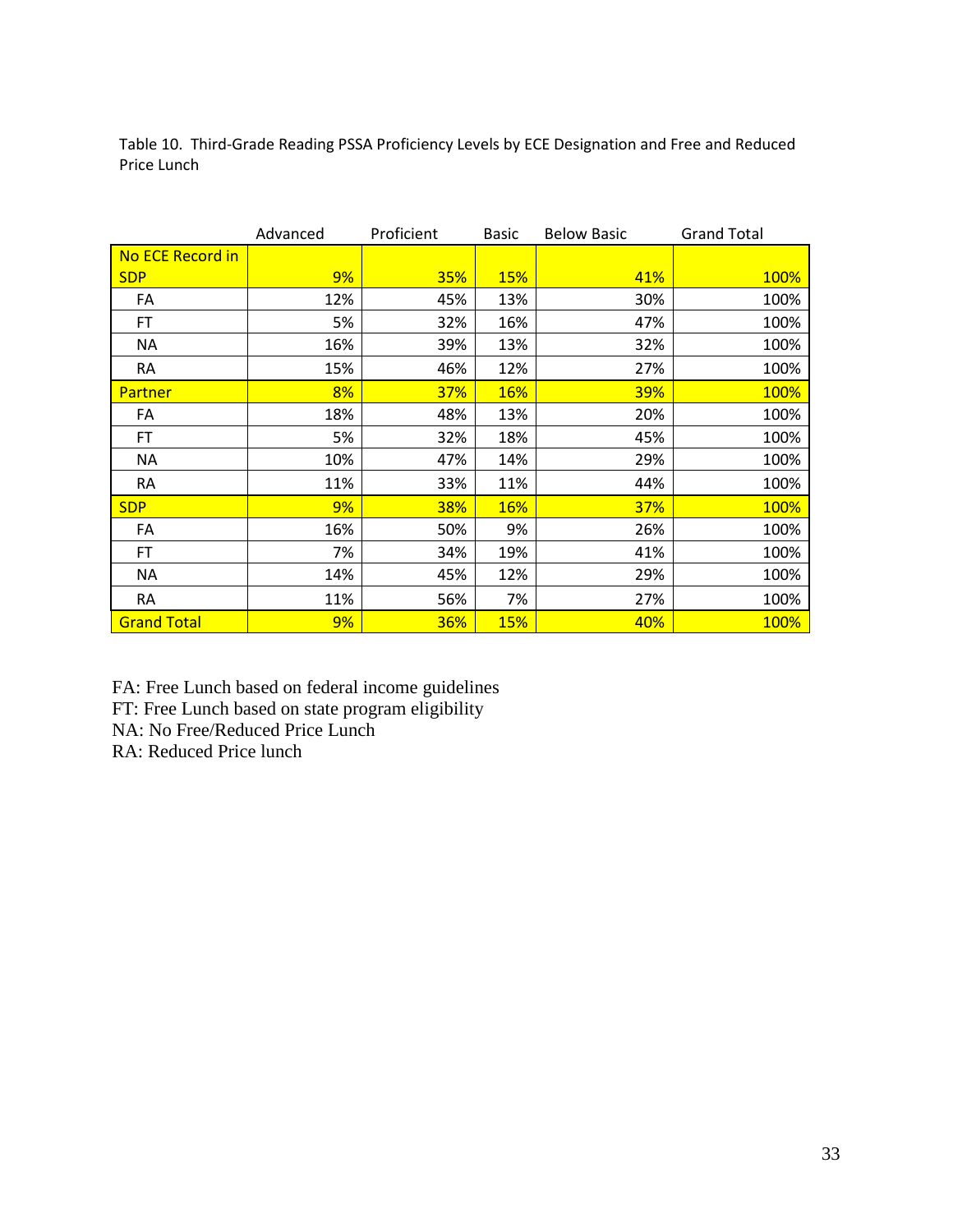Table 11. Third Grade Reading PSSA Proficiency Levels by ECE Designation and Limited English Proficiency (LEP)

|                    | Advanced | Proficient | <b>Basic</b> | <b>Below Basic</b> | <b>Grand Total</b> |
|--------------------|----------|------------|--------------|--------------------|--------------------|
| No ECE Record in   |          |            |              |                    |                    |
| <b>SDP</b>         | 9%       | <b>35%</b> | <b>15%</b>   | 41%                | <b>100%</b>        |
| N                  | 10%      | 37%        | 15%          | 39%                | 100%               |
| Υ                  | 2%       | 20%        | 17%          | 62%                | 100%               |
| <b>Partner</b>     | 8%       | <b>37%</b> | <b>16%</b>   | <b>39%</b>         | 100%               |
| N                  | 8%       | 40%        | 15%          | 37%                | 100%               |
| Υ                  | 4%       | 15%        | 25%          | 55%                | 100%               |
| <b>SDP</b>         | 9%       | 38%        | <b>16%</b>   | <b>37%</b>         | 100%               |
| N                  | 9%       | 39%        | 16%          | 36%                | 100%               |
| Υ                  | 0%       | 18%        | 20%          | 63%                | 100%               |
| <b>Grand Total</b> | 9%       | <b>36%</b> | <b>15%</b>   | 40%                | 100%               |